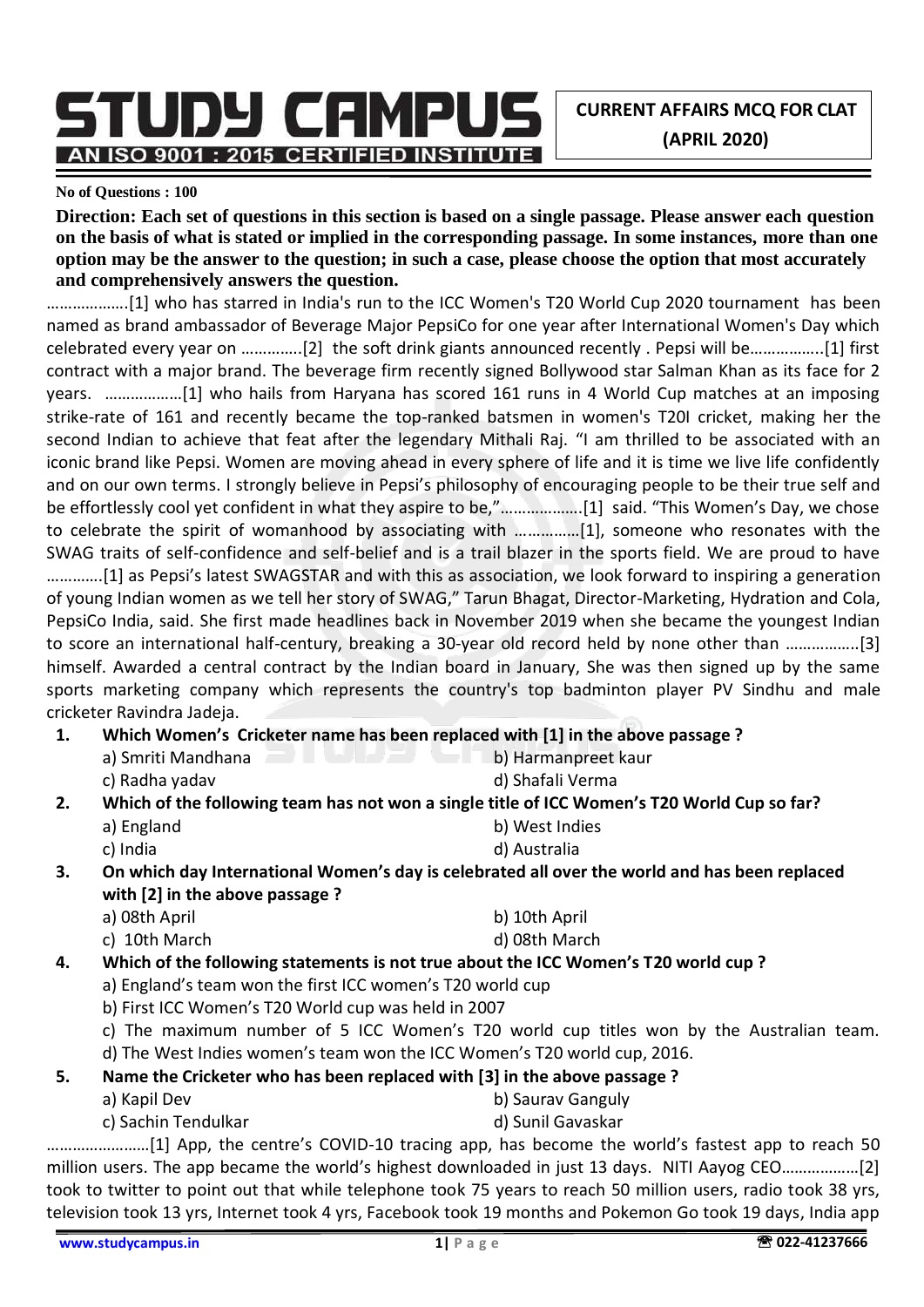to fight COVID-19,………………[1] has reached 50 mn users in just 13 days. Prime Minister Narendra Modi had appealed to all the citizens of India, during his nation-wide address to download the app to stay alert and healthy. …………………….[1] App was launched on April 2, 2020 to help combat the COVID-19 pandemic. The app uses the data from the user's smartphone to alert the user if he/ she has been near anyone who has tested positive for COVID-19. The app will issue alerts if the user has crossed paths with someone tested positive for coronavirus. The app can track the user's interaction with the person through Bluetooth and location generated social graph. The app will send out alerts even if the user comes in close proximity with the COVID-19 positive case even unknowingly. The alerts are combined with instructions on how to self isolate and what to do if someone develops symptoms and may require help or support.The app collects information such as the location of the user and details of those he/ she came in contact with. The data is sent NIC servers if the user comes in contact with an infected person or when their probability of getting infected is high. The district administrations have been urging all educational institutions and related departments to encourage students and teachers and others to download the app. Private companies have also begun requesting their employees to download the app to ensure the safety and security of their people. The ……………….[1] app was developed under the supervision of a committee set up by the Prime Minister's Office. It also saw active involvement from NITI Aayg and the Union Ministry of Electronics and IT. As per sources, Tata Consultancy Services is working on testing and some of the other aspects. Tech Mahindra and the Mahindra group is also working with the committee to develop the next version of the app by leveraging next-generation technologies such as AI, machine learning and data science. Tech Mahindra is also working to expand the reach of the……………[1] on all kinds of phones. The current version of the app is only suitable for smartphones.

## **6. Name the COVID-19 tracing App which has been replaced with [1] in the above passage?**

|     | a) Corona Kavach                                                          | b) Aarogya Setu                                                                                  |
|-----|---------------------------------------------------------------------------|--------------------------------------------------------------------------------------------------|
|     | c) Corona Care                                                            | d) Jeevan App                                                                                    |
| 7.  | Which is the first State/UT to start pool testing of COVID 19 samples ?   |                                                                                                  |
|     | a) Maharashtra                                                            | b) Delhi                                                                                         |
|     | c) Uttar Pradesh                                                          | d) Rajasthan                                                                                     |
| 8.  |                                                                           | Who is the present C.E.O of the National Institution for Transforming India (NITI) Aayog and has |
|     | been replaced with [2] in the above passage ?                             |                                                                                                  |
|     | a) Amitabh Kant                                                           | b) Rajiv Kumar                                                                                   |
|     | c) Prof. Ramesh Chand                                                     | d) Dr. V.K Saraswat                                                                              |
| 9.  | Which is the first green state in the country with no coronavirus cases ? |                                                                                                  |
|     | a) Manipur                                                                | b) Goa                                                                                           |
|     | c) Kerala                                                                 | d) Tripura                                                                                       |
| 10. | Who has launched the "Saptapadi" to fight Coronavirus ?                   |                                                                                                  |
|     | a) President Ram Nath Kovind                                              | b) Amit Shah                                                                                     |
|     |                                                                           |                                                                                                  |

c) Venkaiah Naidu d) Narendra Modi The former Attorney General and Senior Advocate practicing in the Supreme Court of India ……………….. [1] passed away at 77. He was born on 24th June 1942,Nagpur, Maharashtra. He studied at the prestigious Fergusson College in Pune and thereafter went to the Government Law College, Mumbai. He started his practice in 1956 at the Bombay high court and was designated as a senior advocate on August 8, 1977. He was the Solicitor General of India from 18th December 1989 to 2nd December 1990. Held office as Attorney General of India From 9th July 1996 to 6th May 1998 when United Front(UF) formed the government and ………………….[2] was asked to head the coalition as Prime Minister in 1996. He was responsible for several landmark cases, including the decriminalisation of homosexuality, the Vineet Narain case relating to investigation into allegations of corruption against high-ranking public officials in the country, the Narmada Dam case and the Migrants (Determination by Tribunal) (IMDT) Act in Assam, among others . In 1972, when playwright Vijay Tendulkar's contentious social commentary 'Sakharam Binder' faced a ban on grounds of obscenity, it was ……….[1] who came to his rescue. His advocacy was responsible for striking down of censorship laws in Maharashtra.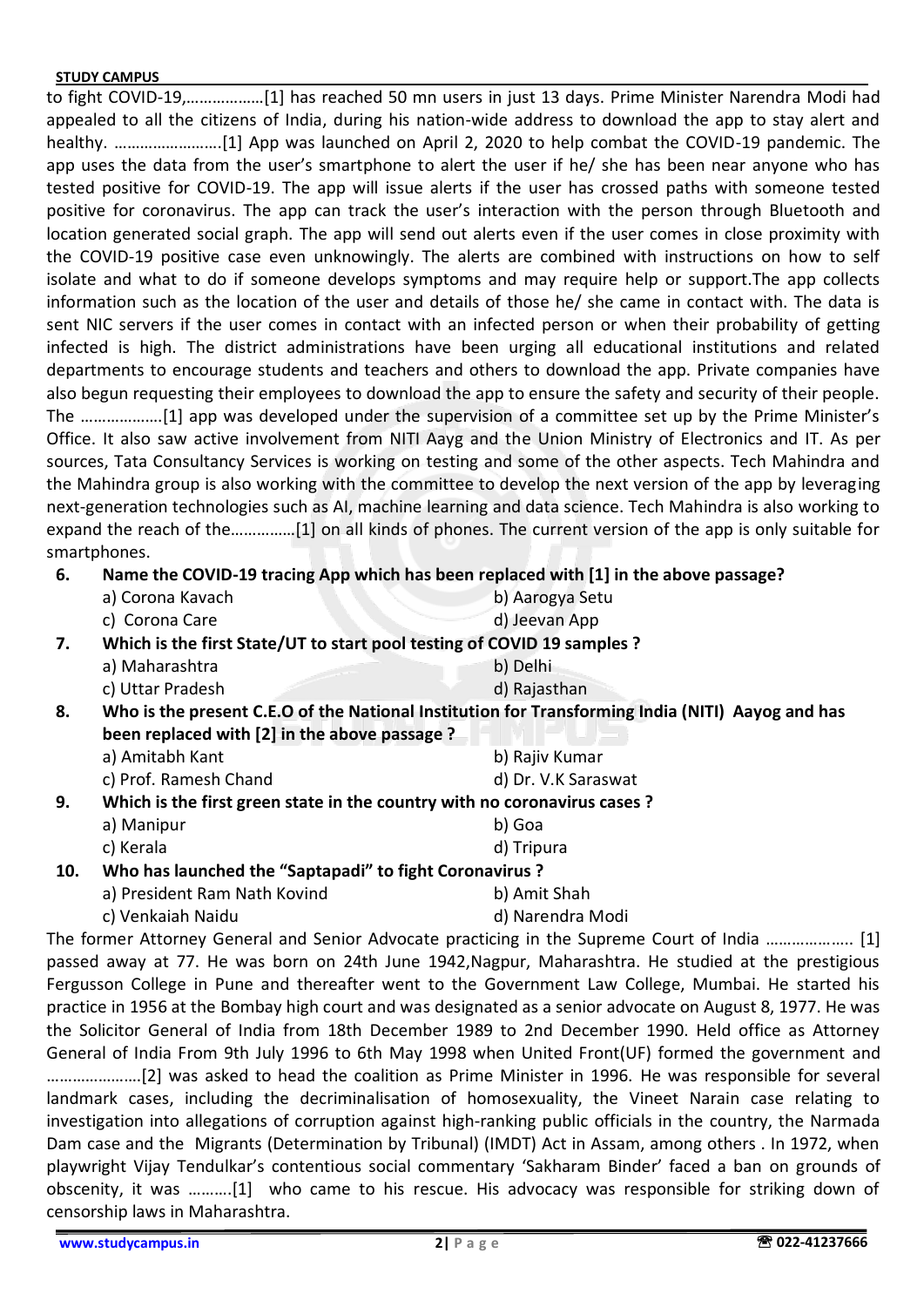#### **Awards:**

He was awarded Padma Bhushan and the Law Luminary Award in 2001 by the Government of India. Golden Anniversary Rotary Prize for University of London in 1956.

#### **Books:**

He co-edited and contributed for the book "Supreme but not Infallible: Essays in honour of the Supreme Court of India" in 2000 and wrote Judicial Overreach: A critique in 2013. Senior lawyers took to Twitter to pay tributes to him and described him as the "doyen" of the bar. Several senior advocates, including Kapil Sibal and Prashant Bhushan, have both tweeted on his passing.

## **11. Who was the former attorney general who has been replaced with [1] in the above passage ?**

- a) Mukul Rohtagi b) G.E Vahanvati c) Ashok Desai d) Soli Sorabjee
- **12. Which of the following article of the Indian Constitution dealt with the appointment of attorney general of India ?** 
	- a) Article 61 b) Article 72
	- c) Article 76 d) Arucle 84
- **13. To be eligible for appointment as Attorney General of India, a person must possess the qualifications prescribed for a ………** 
	- a) Judge of Supreme Court of India b) Judge of High court for 5 yrs
		-
	- c) A renowned lawyer of Supreme Court d) Solicitor General of India

# **14. Which one is not true about the Attorney General of India ?**

- a) He is the legal advisor to the Government of India
- b) His tenure and salary is decided by the President
- c) He has the voting right in the proceeding of the Parliament
- d) He appears before high courts and Supreme Courts in cases involving union govt.
- **15. Name the former Prime Minister who has been replaced with [2] in the above passage ?**
	- a) Atal Bihari Vajpayee b) H.D Deve Gowda
	- c) I.K Gujral d) P.V Narasimha Rao

Union Cabinet headed by Prime Minister (PM) Narendra Modi has approved an ordinance of 30% cut in the salaries of all Members of Parliament (MPs) for FY 20-21 and a two-year suspension (2020-21 and 2021-22) of the MP Local Area Development (MPLAD) scheme so that the amount saved can go to the Consolidated Fund of India to fight COVID-19. This announcement was made by………………….[1] Union Minister for Information and Broadcasting. In regard to the……………….[2] salary cut, the passed ordinance has amended the Salary, Allowances and Pension of Members of Parliament Act, 1954. The remuneration cut is effective from April 1, 2020 for a period of one year. The salary cut is applicable to all MPs, including the Prime Minister and his Council of Ministers. President, vice-president, and the governors have also voluntarily decided to forgo……………..[2] of their salary for a year. It should be noted that only the salaries would be cut not the pension and allowances of MPs. According to the Act, as amended in April 2018, MPs are entitled to a monthly salary of Rs.1 lakh, apart from various allowances. About Non-operation of MPLADS for two years Cabinet had also decided to suspend the MP Local Area Development (MPLAD) funds for 2020-2021 and 2021-2022 for managing COVID-19 crisis. Through this suspension,……………….[3] from each MPLAD fund will go to the Consolidated Fund of India. The amount saved from the scheme would be Rs.7,900 crore. **What is MPLADS?**

# Established in 1993, The Members of Parliament Local Area Development Division under Ministry of Statistics and Programme Implementation (MOSPI) is entrusted with the responsibility of implementation of Members of Parliament Local Area Development Scheme (MPLADS). Under the scheme, each MP has the choice to suggest to the District Collector for works to be taken up in his/her constituency.

#### **16. Who is the present Information and Broadcasting minister whose name has been replaced with [1] in the above passage ?**

- a) Ravi Shankar Prasad b) Prakash Javedkar
	- c) Nitin Gadkari d) Smriti Irani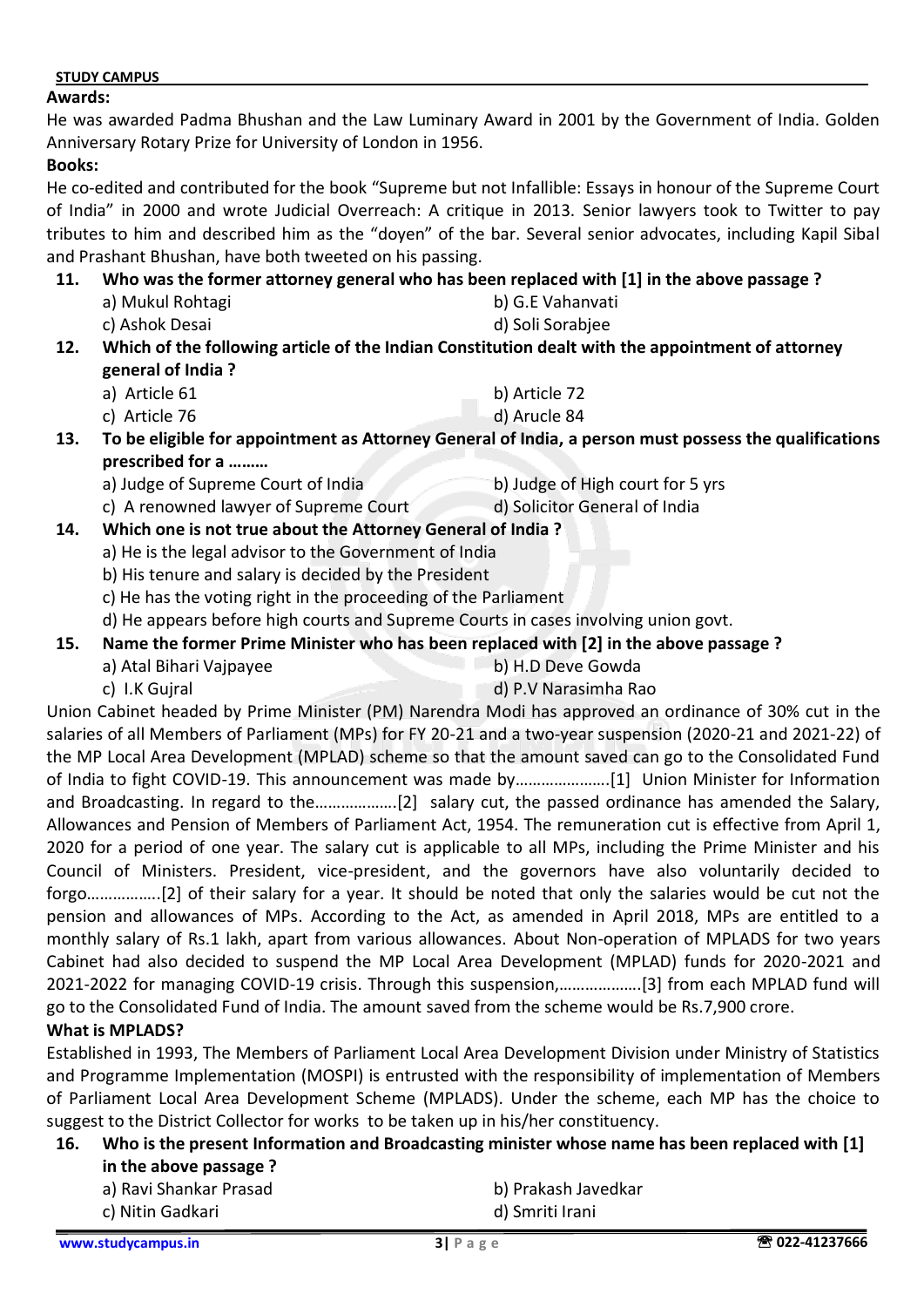|     | <b>STUDY CAMPUS</b>                                  |                                                                                                               |  |
|-----|------------------------------------------------------|---------------------------------------------------------------------------------------------------------------|--|
| 17. |                                                      | The representatives of the state in the Rajya Sabha are elected by which one the following?                   |  |
|     | a) MPs of the Lok Sabha                              |                                                                                                               |  |
|     | b) President                                         |                                                                                                               |  |
|     | c) Elected members of the state legislative assembly |                                                                                                               |  |
|     | d) Governor                                          |                                                                                                               |  |
| 18. |                                                      | How much percentage of salary of Members of Parliament Act, 1954 to reduce by Starting from                   |  |
|     |                                                      | 01st April and has been replaced with [2] in the above passage ?                                              |  |
|     | a) 10 %                                              | b) $20%$                                                                                                      |  |
|     | c) 25 %                                              | d) 30 %                                                                                                       |  |
| 19. |                                                      | What among the following is NOT true about the Public Accounts Committee ?                                    |  |
|     | I. The committee was first set up in 1919            |                                                                                                               |  |
|     |                                                      | II. It's main function is to audit the annual reports of Comptroller and Auditor General of India.            |  |
|     |                                                      | III. It consists of 15 Lok Sabha members and 7 Rajya Sabha members                                            |  |
|     |                                                      | IV. The term of the office of the Public Accounts Committee is one year                                       |  |
|     | a)Only I                                             | b) Only II                                                                                                    |  |
|     | c) Only III                                          | d) All are true                                                                                               |  |
| 20. |                                                      | How much amount from each MPLAD fund will go to the Consolidated Fund of India and has been                   |  |
|     | replaced with [3] in the above passage?              |                                                                                                               |  |
|     | a) 5 crore                                           | b) 7.5 crore                                                                                                  |  |
|     | c) 8 crore                                           | d) 10 crore                                                                                                   |  |
|     |                                                      | Health is of paramount importance, it is a state of complete physical, mental and social well being. For a    |  |
|     |                                                      | healthy life, a person needs to have a balanced diet and has to regularly exercise. Still, many people often  |  |
|     |                                                      | take Health for granted. But, in life, some things should never be taken for granted. You may have come       |  |
|     |                                                      | across the phrase "Health is wealth," which simply means when a person lives a healthy spiritual, mental,     |  |
|     |                                                      | physical, and emotional lifestyle becomes the richest person in the world. "Health is the greatest gift,      |  |
|     |                                                      | contentment the greatest wealth, faithfulness the best relationship." - Gautam Buddha Health is a             |  |
|     |                                                      | relationship between you and your body, to keep that relationship healthy you must live in a balanced state.  |  |
|     |                                                      | According to WHO, health is central to human happiness and well-being. It also makes an important             |  |
|     |                                                      | contribution to economic progress, as healthy populations live longer, are more productive, and save more.    |  |
|     |                                                      | Marking the importance of Health, World Health Day is celebrated on[1] every year. It is an initiative        |  |
|     |                                                      | taken by the World Health Organization to raise awareness about overall health and well-being of people       |  |
|     |                                                      | across the world. Each year there is a specific theme for World Health Day. The theme for World Health Day    |  |
|     |                                                      | 2020 is [2]. WHO chose the year 2020 as the "Year of the [2] " because of the their                           |  |
|     |                                                      | contribution which they making in making the world a healthier place. "Nurses and All Medical staff are the   |  |
|     |                                                      | unsung heroes of the Covid-19 response. The invaluable role they have played is testimony of their sacrifice, |  |
|     |                                                      | courage and commitment to a healthier and safer world," said Takeshi Kasai, WHO Regional Director for the     |  |
|     |                                                      | Western Pacific. WHO is honouring the Nurses and other health workers who are putting their own health at     |  |
|     |                                                      | rick to protect the broader community at the ferefront of COVID 10 response 2020 is the International Vear    |  |

risk to protect the broader community at the forefront of COVID-19 response. 2020 is the International Year of the …………………..[2] and WHO wants to highlight the significant roles which these two play in making the world a better place. This World Health Day, WHO is asking for support to ensure that all these Medical staff workforces are strong enough to make sure that everyone, everywhere gets the healthcare they need.

|                 | 21. On which day World Health Day is celebrated and has been replaced with [1] in the above passage ? |
|-----------------|-------------------------------------------------------------------------------------------------------|
| ี a) 07th March | h) 08th March                                                                                         |

|     |                                                                         | <b>NI VULII IVIUI LII</b> |
|-----|-------------------------------------------------------------------------|---------------------------|
|     | c) 07th April                                                           | d) 08th April             |
| 22. | Where are the headquarters of World Health Organisation (WHO) located ? |                           |
|     | a) New York (USA)                                                       | b) Geneva (Switzerland)   |
|     | c) Paris (France)                                                       | d) Bern (Switzerland)     |
| 23. | In which year did the celebrations of World Health Day begin?           |                           |
|     | a) 1948                                                                 | b) 1949                   |
|     | c) 1950                                                                 | d) 1951                   |
|     |                                                                         |                           |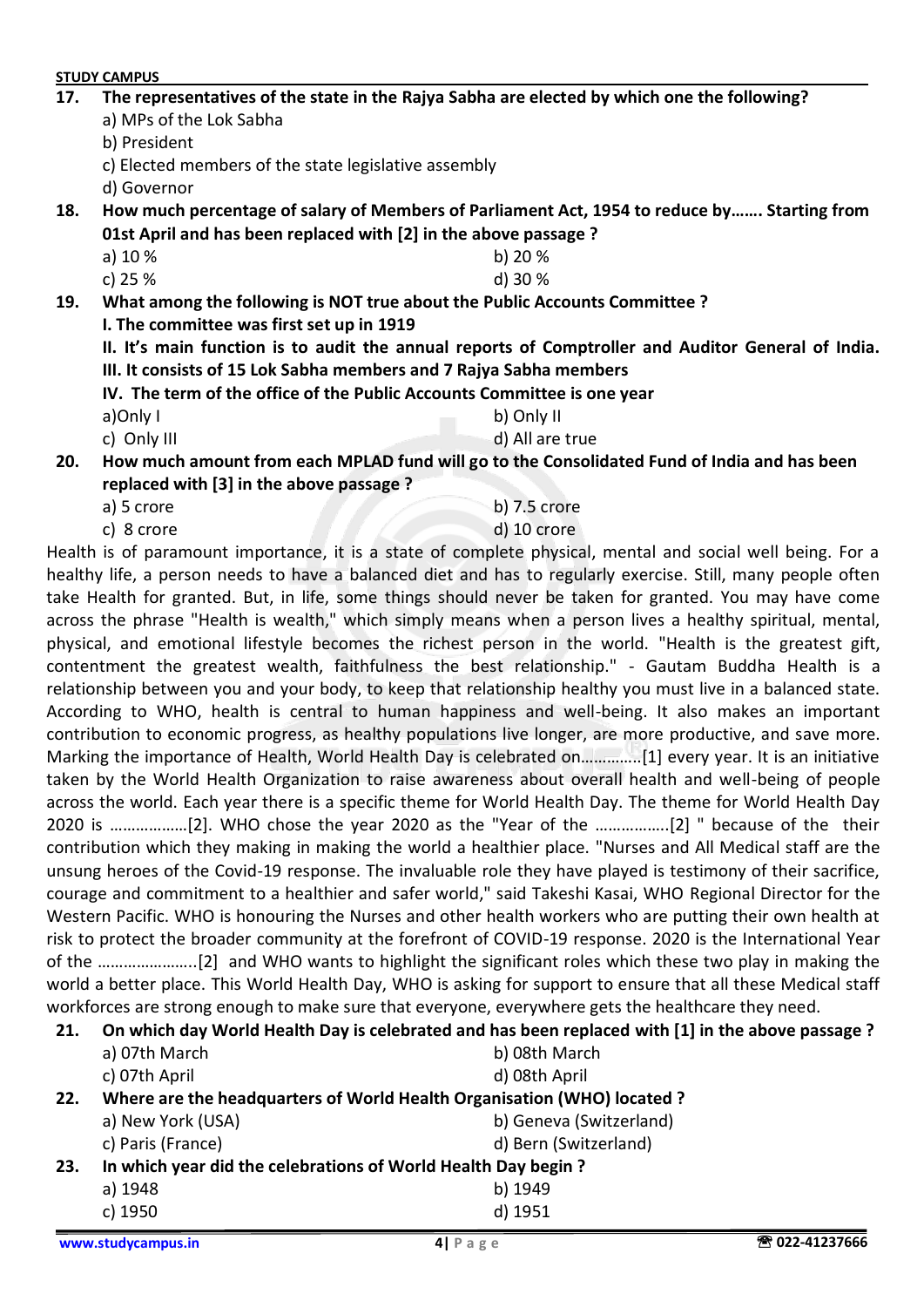# **24. Which Indian state became the first state in the country to carry out Rapid testing for COVID-19?** a) Rajasthan b) Maharashtra

- c) Kerala d) Uttar Pradesh
- 

**25. What was the theme of World Health day 2020 and has been replaced with [2] in the above passage**

- a) Support world from Covid-19 b) Support people and patients
	-
- c) Support doctor and health workers d) Support nurses and midwives

Virologist……………….[1] from Pune had headed the designing team for the corona virus testing kit called '……………..[2] Patho Detect COVID-19 Qualitative PCR kit'. She is the research and development chief of ……………….[2] Discovery Solutions in Pune, the first Indian company has received full approval to make and sell Covid-19 testing kits. …………….[2] Discovery Solutions , Pune-based molecular diagnostics company had created a history by developing the first made in India for Covid-19 diagnostic test kits (also known as the Reverse transcription polymerase chain reaction (RT-PCR) tests) in a six weeks of time period. This became the first kit which obtained a commercial approval from Indian FDA/ Central Drugs Standard Control Organisation (CDSCO) and is named as' ……………. PathoDetect COVID-19 Qualitative PCR kit'. Also Germany's Altona Diagnostics is other company to get the approval for same. ………………..[2] has received clearance from Drugs Controller General of India (DCGI) to manufacture the COVID-19 Qualitative kit. The …………..[2] COVID-19 kit has been evaluated at Indian Council of Medical Research (ICMR)……………….[2] Patho Detect COVID-19 Qualitative PCR kit screens and detects the infection within 2.5 hours, compared to 7+ hours taken by current protocols and …………[2] could manufacture up to 1 lakh test kits in a week. ……………..[1] submitted the complete design of the kit a day before giving birth to her daughter.

## **Motive behind the invention:**

India is currently testing 6.8 per million populations which considered as lowest compared to other countries in this difficult circumstance. Indian government is receiving millions of testing kits from Germany to diagnose Corona virus patients…………………..[2] has an experience of several years in manufacturing of RTPCR kits and manufactures a range of kits at the facility approved by Indian FDA/CDSCO and compliant with MDR 2017 regulation for manufacturing medical devices of Class C and D, the most stringent and regulated products by the government. …………………[2] currently manufactures ID-NAT screening kits for blood banks/hospitals, Quantitative HIV, HBV and HCV kits.

- **26. Name the Viralogist from Pune who had headed the designing team for the coronavirus testing kit and has been replaced with [1] in the above passage ?** 
	- a) Dr. Balram Bhargav b) Dr. Ayushi Srivastava
	- c) Dr. Prerna Sikha d) Dr. Minal Dakhave Bhosale
- **27. Name a clinical trial in which blood is transfused from recovered COVID-19 patients to a coronavirus patient who is in critical condition ?** 
	- a) Plasma Therapy b) Solidarity
	-
- c) Remdesivir and the control of the control of Hydroxychloroquine **28. From where coronavirus got it's name ?** 
	- a) Due to their crown like projections b) Due to their leaf like projections.
	- c) Due to their surface structure of bricks d) None of the above
- 
- **29. Which of the following is India's 2nd institute which decodes entire genome sequence of coronavirus after National Institute of Virology, Pune ?**  a) Rajiv Gandhi centre for Biotechnology b) Kalam Institute of Health Research
	-
- 
- c) National centre for cell Science d)Gujarat Biotechnology Research Centre **30. Name the lab that developed COVID-19 Qualitative PCR kit and has been replaced with [2] in the above passage ?** 
	- a) Dr. Lal Path labs b) My labs
	- c) Apollo labs d) Dr. Reddy labs
- 
- 

The Economist, civil servant & former Deputy Chairman of the Indian Planning Commission of India…………………….[1], a position which carries the rank of Cabinet Minister. He tendered his resignation for this post in May 2014 following the impending end of the UPA II regime at the centre. He take up the position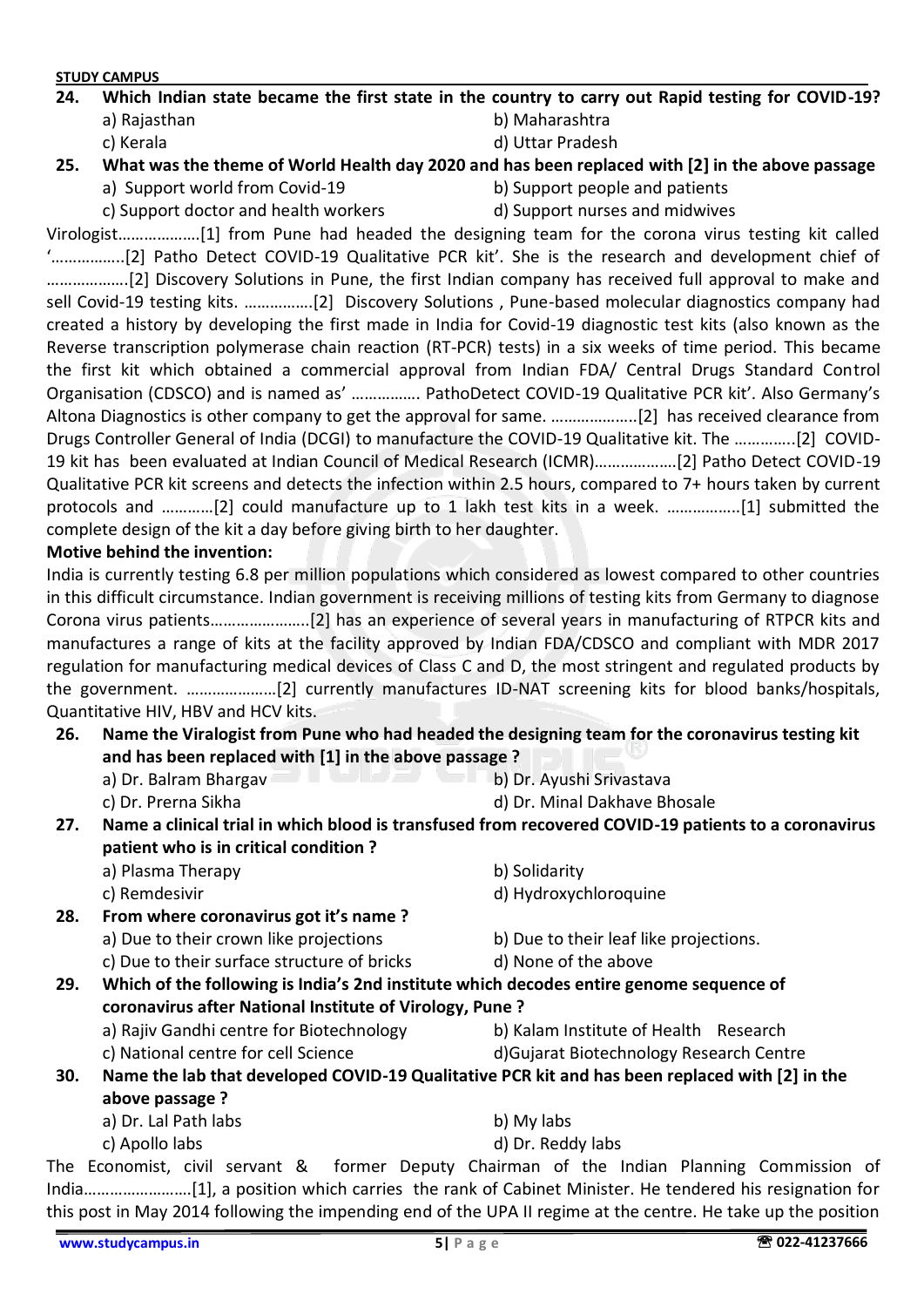of Economic Adviser in the Ministry of Finance. He held several senior positions as a civil servant, including Special Secretary to the Prime Minister, commerce secretary, and Finance Secretary. In 1998 he was appointed member of the Planning Commission. In June 2004, he resigned from the IMF position to take up as the deputy chairman of the Planning Commission. The President of the India awarded him the ………………….[2], India's second highest civilian honour for public service in 2011. ……………….[1] authored a book titled 'Backstage: The Story Behind India's High Growth Years' which captures the essence of policymaking between 1985 and 2014. India's spectacular economic growth and its historic achievements in poverty alleviation during the 10-year tenure of the United Progressive Alliance (UPA), as well as allegations of policy freeze and corruption in India's recent history & is published by Rupa Publication. He has also worked with the World Bank & the International Monetary Fund. Author & screenwriter ………………[3] authored his 1st non-fiction book titled as 'Sridevi: The Eternal Screen Goddess' which is about the late actress Sridevi. It is published by Penguin eBury Press. The book states about Sridevi cinematic journey from child star to megastar & also give glimpses of her as a person, sister, mother & wife. Sh regarded as the "First female Superstar" of Indian Cinema. In 2013, the Government of India awarded her with Padma Shri. In a career that spanned five decades, she was known for her portrayals of women in a range of genres, fro slapstick comedy to epic dramas. ……………….[3] is known for his bestselling novel The Emperor's Riddles(2014), a historical thriller. He has won the Youth Inspiration Award (Literature) 2017, Shri Award for Men Achievers (Literature) 2016, South Asian Association for Regional Cooperation (SAARC)Heal Honour Award 2008.

| Name the former deputy chairman of planning commission and has been replaced with [1] in the<br>31. |                |
|-----------------------------------------------------------------------------------------------------|----------------|
|                                                                                                     | above passage? |

|     | a) K.C Pant                                                       | b) Jaswant Singh                                                                                 |
|-----|-------------------------------------------------------------------|--------------------------------------------------------------------------------------------------|
|     | c) Montek Singh Ahluwalia                                         | d) Arvind Panagariya                                                                             |
| 32. | The very first five-year plan of India was based on the model of? |                                                                                                  |
|     | a) Mahalanobis Model                                              | b) Harrod Domar Model                                                                            |
|     | c) Self-Reliant Model                                             | d) Bombay Plan                                                                                   |
| 33. | Which programme given the slogan of Garibi Hatao?                 |                                                                                                  |
|     | a) 7th five-year plan                                             | b) 6th five-year plan                                                                            |
|     | c) 4th five-year plan                                             | d) 3rd five-year plan                                                                            |
| 34. |                                                                   | What is the India's second highest civilian award and has been replaced with [2] in the above    |
|     | passage ?                                                         |                                                                                                  |
|     | a) Bharat Ratna award                                             | b) Padma Vibhushan award                                                                         |
|     | c) Padma Bhusan award                                             | d) Param Veer chakra                                                                             |
| 35. |                                                                   | Name the author who has authored his 1st non-fiction book titled as 'Sridevi: The Eternal Screen |
|     | <b>Goddess ?</b>                                                  |                                                                                                  |
|     | a) Karan Johar                                                    | b)Anubhav Sinha                                                                                  |
|     | c) Satyarth Nayak                                                 | d) Mandira Bedi                                                                                  |

Union finance & corporate affairs minister, ……………[1] participates in the 2nd Extraordinary G20 Finance Ministers and Central Bank Governors (FMCBG) virtual meeting to discuss the impact of COVID-19 in the global economy & coordinate efforts to respond to this global challenge hosted by the………………………….[2] Presidency. Supported the proposal of G20 Action Plan & highlighted that these will provide a chance for immense cross-learning and critical insights. Made specific interventions to review & improve the International Monetary Fund (IMF) toolkit and further expand the swap line network. Suggested that the IMF can develop innovative and unique mechanisms to meet COVID-19 financial requirements, as policy space is severely restricted in most countries under these unprecedented circumstances. Encouraged the IMF to use its current resources to create a non-stigmatised short-term cash flow swap which can be used quickly when countries need it & also emphasized the need to allow countries to adapt to new bilateral swap arrangements as needed. Stressed the importance of ensuring the continual support of the financial system & revive the economy in reference to the G20 leaders statement on regulatory and supervisory measures. The donations made under newly-formed Prime Minister's Citizen Assistance and Relief in Emergency Situations Fund (PM-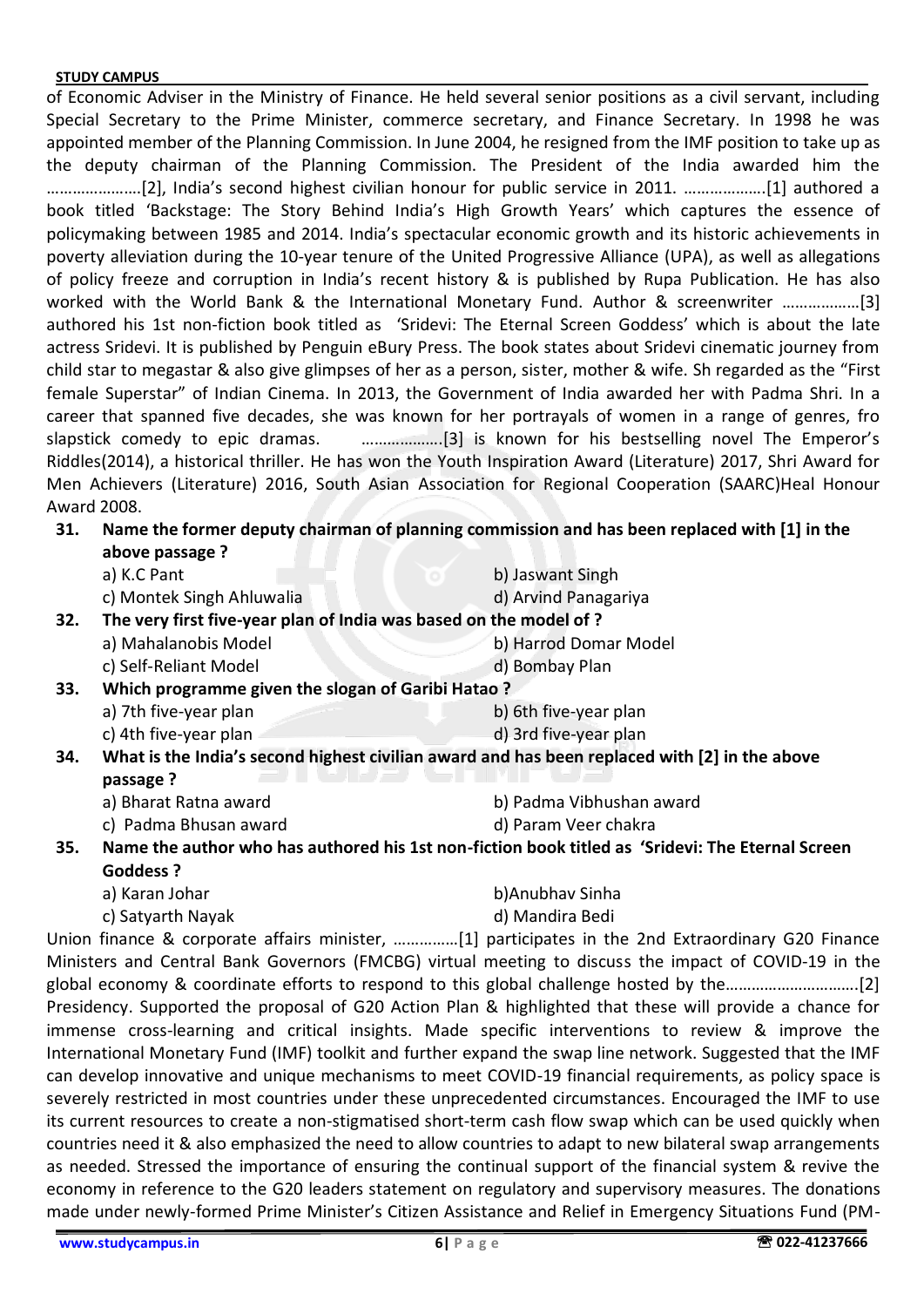CARES FUND) to provide assistance to the persons affected by the COVID-19 outbreak, are made eligible for 100% deduction under section ………….[3] of the Income Tax (IT) Act, 1961. For this, the provisions of the IT Act are amended through the Taxation and other Laws (Relaxation of Certain Provisions) Ordinance, 2020 which has also made the tax features of PM-CARES Fund at par with Prime Minister National Relief Fund (PMNRF). It should be noted that the date for claiming deduction under section 80G of IT Act has been extended up to June 30, 2020, so the donation made up to that date will be eligible for deduction from income of FY 2019-20. Also, individuals and corporates paying concessional tax on the income of FY 2020-21 under the new regime can make a donation to the PM CARES Fund up to June 30 and can claim a deduction against income of FY 2019-20.

## **36. Name the present Finance and Corporate Affairs Minister and has been replaced with [1] in the Above passage ?**

| a) Nirmala Sitharaman | b) Piyush Goyal  |
|-----------------------|------------------|
| c) Rahnath Singh      | d) S. Jaishankar |

### **37. Which of the following statement is not correct regarding the G 20 ?**

a) Now the G 20 summits are attended by the Finance Ministers and Central Bank Governors of the member countries only.

b) India never hosted any G 20 summit

- c) It's main aim is to eliminate poverty from the world
- d) It's meetings are held annually.

| 38.<br>Name the country who hosted the G 20 presidency for 2020?              |                                |                   |
|-------------------------------------------------------------------------------|--------------------------------|-------------------|
|                                                                               | a) USA                         | b) Britain        |
|                                                                               | c) India                       | d) Saudi Arabia   |
| 39.                                                                           | When was the G20 established ? |                   |
|                                                                               | a) 1995                        | b) 1999           |
|                                                                               | c) 2001                        | d) 2004           |
| Under which sections is the PM-CARES fund given exemption from taxes ?<br>40. |                                |                   |
|                                                                               | a) Section 80 $(C)$            | b) Section 80 (F) |
|                                                                               | c) Section 80 $(G)$            | d) Section 80 (H) |

A new definition for domicile for Jammu and Kashmir was introduced which has stated that a person residing in the Union Territory of Jammu & Kashmir for at least ……………..[1] or has studied for a period of seven years in Jammu and Kashmir and appeared in Class 10 or 12 examinations will now be eligible to be a permanent resident of the UT. This new rule was issued under the Section 3A of the Jammu and Kashmir Reorganisation Adaptation of State Laws Order 2020, under the Jammu and Kashmir civil services decentralisation and recruitment Act. This new provision also mandated that all the Gazetted and non-Gazetted Class IV posts are reserved for domiciles only under Section 5A of the act. It authorizes the ………………[2] as competent authority for issuing the domicile certificateor any officer specially notified by the state government by way of a gazette notification. The new definition of domicile also included children of those central government officials, all India services officers, officials of PSUs and autonomous body of central government, public sector banks, officials of statutory bodies, officials of central universities and recognised research institutes of central government who have served in the UT of J&K for a total period of 10 years or children of parents who fulfil any of the conditions in sections. Additionally, persons registered as a migrant by the Relief and Rehabilitation Commissioner (Migrants) in the UT of J&K, will also be included in the definition. Children of such residents of J&K as reside outside UT of J&K in connection with their employment or business or other professional or vocational reasons but their parents fulfil any of the conditions provided earlier. Perks and Privileges of ex-CMs of Jammu & Kashmir Withdrawn The perks and privileges of former Chief Ministers (CMs) of Jammu & Kashmir have been withdrawn after the central government repealed section 3-C of the State Legislature Members' Pension Act, 1984. Former J&K CMs were enjoying along list of privileges since 1984. The ex-CMs were entitled to rent-free furnished accommodation, expenditure to the limit of Rs 35,000 per annum for furnishing of the residential accommodation, free telephone calls up to the value of Rs 48,000 per annum, free electricity to the extent of Rs 1500 per month, car, petrol, medical facilities, driver etc. Through the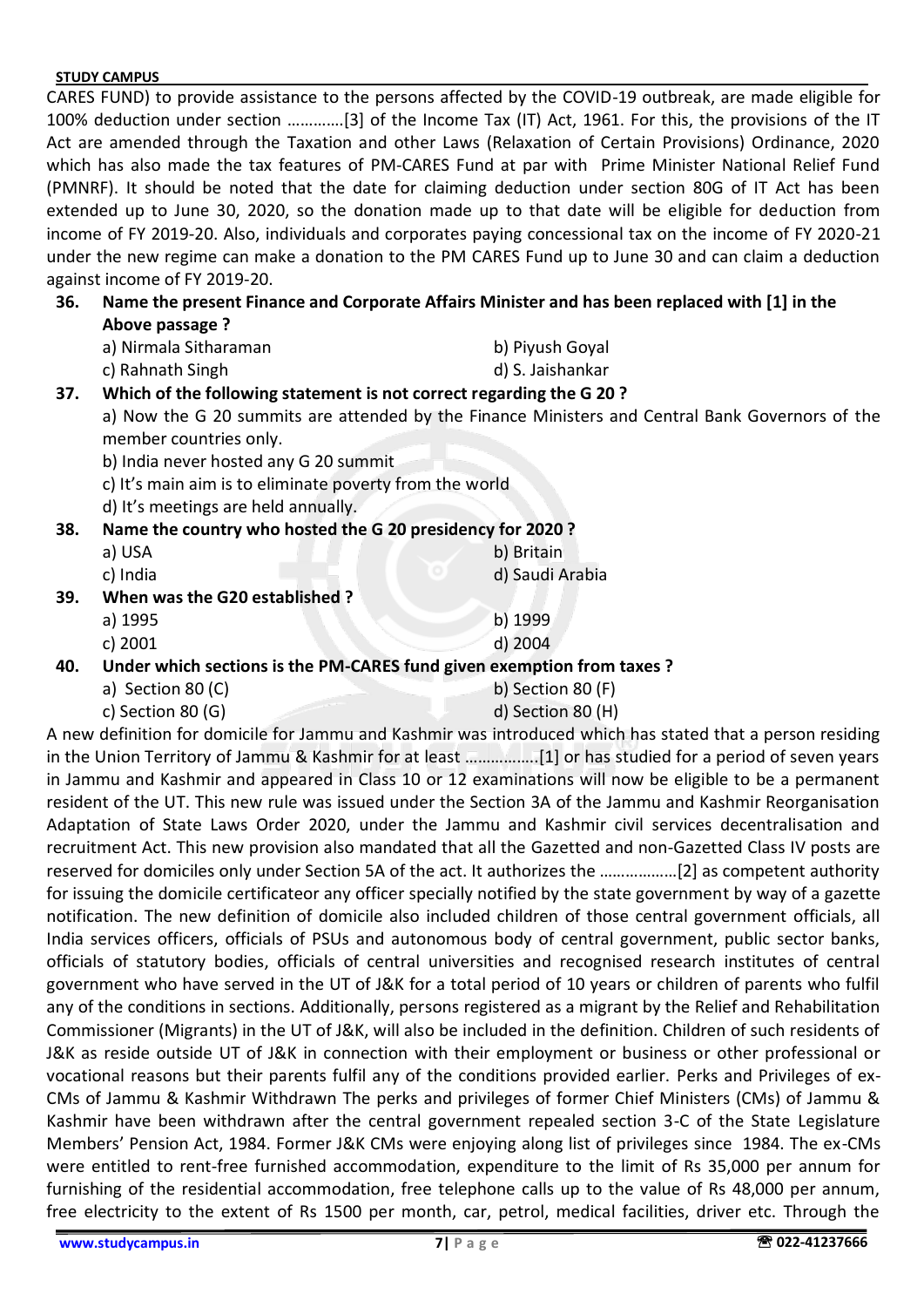**[www.studycampus.in](http://www.studycampus.in/) 8| P a g e 022-41237666**

## **STUDY CAMPUS**

above new rules the Centre has repealed 29 state laws, which included the J&K civil services (special provisions) Act, while 109 have been amended.

- **41. What is the limit for a person to become a permanent resident of Jammu and Kashmir as per the revised guidelines and has been replaced with [1] in the above passage ?** 
	- a) 7 years b) 10 years c) 12 years d) 15 years
		-

**42. Article 370 of Indian Constitution which is related with the Jammu & Kashmir is drafted in the part………….of Indian Constitution ?** 

- a) XXI b) XIX c) XV d) XXII
- **43. Article 370 which gives special status to Jammu & Kashmir exist in the Indian Constitution because of the agreement between ?** 
	-
	- c) Jawahar Lal Nehru and Maharaja Hari Singh d) Vallabh Bhai Patel and Farukh Abdullah
	- a) Jawahar Lal Nehru and Shekh Abdullah b) Vallabh Bhai Patel and Maharaja Hari Singh
		-
- **44. Which of the following Articles of Indian Constitution got revoked alongside Article 370 on 05th Aug 2019 ?** 
	- a) Article 32 A b) Article 35 A
	- c) Article 52 A d) Article 124 A
- **45. Who is authorised as competent authority for issuing the domicile certificateor and has been replaced with [2] in the above passage ?** 
	- a) District Magistrate b) Tehsildar
	- c) Sub-Divisional Magistrate d) Lt. Governors

over 20 consumer categories such as soaps, tea, detergents and shampoos among others with over 700 million Indian consumers using it's products. It has completed the merger of Glaxo SmithKline Consumer Healthcare Limited (GSKCH India) with itself. This merger, announced on December 3, 2018,is one of the biggest deals in the FMCG business for \$ 3.8 billion in an all equity merger deal and it will result in better value creation for all stakeholders of the firm. However the integration of 3800 employees of GSK remained uncertain as …………..[1] stated there was no clause of retention of employees in the deal. Following the merger, GSKCH's other brands such as Boost, Eno, Sensodyne, Maltova and Viva will be ……………….[1] brand portfolio. Apart from this merger,……………………[1] has also acquired the famous health drink brand……………..[2] for India from GSK for an amount of 375.6 mln Euro (Rs. 3045 Crore). The merger is a part of ……………….[1] aim to build a sustainable and profitable foods and refreshment (F&R) business in India by increasing the big trend of health and wellness. …………………[1] a British-Dutch manufacturing company based in Mumbai, Maharashtra, has joined hands with the ………………….[3] for a mass communication campaign titled '#BreakTheChain' or #VirusKiKadiTodo' based on 3 themes – social distancing, hand washing and generosity, to inform people about the Coronavirus (COVID-19) epidemic and empower them to protect it. The campaign will benefit from marketing and access to …………….[1], on the one hand, technical knowledge will benefit from………….[3] that will lead to such a campaign that people can change their behavior and stay safe during the epidemic. ………………[1] has recently contributed Rs 100 crore to help India fight the COVID-19 pandemic. Apart from this, it also ensuring that people across the country get soap, Sanitizer and other essential items are easily available.

**46. the FMCG company whose name has been replaced with [1] in the above passage ?** 

- a) ITC Limited b) Nestle
	- c) Coalgate- Palmolive d) Hindustan Unilever
- **47. Which is the one of the communication market to promote or sell a product, service or idea ?**
	- a) Rewarding b) Branding
	- c) Advertising d) Promoting

**48. Name the famous health drink brand which has been replaced with [2] in the above passage ?**

- a) Complan b) Horlicks
- c) Protinex d) Bournavita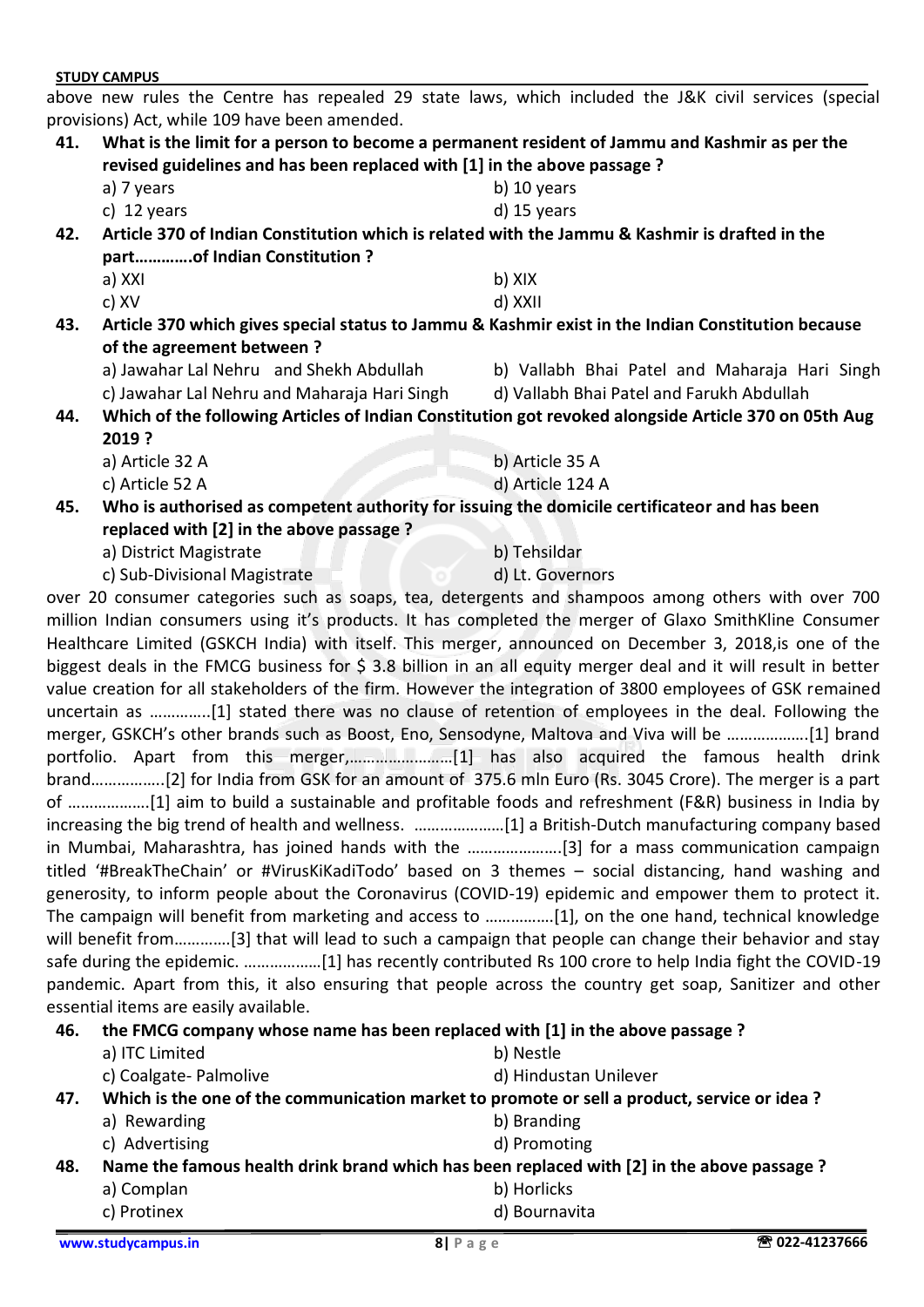**49. Nestle is a Multinational company and largest food company in the world. Where is it's Headquartered located ?** 

a) California, U.S.A b) Mumbai, India

- 
- c) Berlin, Germany d) Vevay, Switzerland

**50. Name the International Organisation which collaborated to undertake a mass communication campaign #BreakTheChain and has been replace with [3] in the above passage ?** 

- 
- a) United Nation b) World Health Organisation
- 
- c) UNICEF d) International Food Organisation

To keep the social distancing norm fulfilled amid COVID-19, smart cities are collaborating with certified doctors and health experts to provide online medical consultation facilities to citizens. This decision of collaboration was taken on the lines of guidelines issued by the Ministry of Health and Family Welfare (MoHFW) along with NITI (National Institution for Transforming India) Aayog and Indian Medical Council (ICM) to allow remote delivery of medical services during the lockdown period.

• Under this doctors can write prescriptions based on telephonic, textual or video conversations — chat, images, messaging, emails, fax and others. This will reduce the risk of Covid-19 spread. Ahmedabad again named as India's No.1 Smart City The city of Ahmedabad in Gujarat has been ranked as the top Smart City in India for its execution of smart projects in handling COVID-19 pandemic. The Command and Control Centre of Ahmedabad's Smart City Development Ltd (SCDL) has played a key role in this achievement with proper enforcement and monitoring of lockdown. Key Initiatives taken by Command and Control Centre of SCDL:

-It carried out surveillance through the 3,500 cameras installed all across the city. In case, any violations found, police actions were taken against the offenders.

-Initiation of vegetable-on-wheels, as part of which e-rickshaws visits residential societies to facilitate sale of vegetables.

-Helpline number '155303' is provided for senior citizens to avail essential goods and can also complain about lack of services or improper civic work on this helpline.

-Variable messaging display screens have also been put up at 38 locations in the city to educate citizens about precautions to be taken against coronavirus.

Famous Bollywood star……………….[1] whose international movie career included hits such as Slumdog Millionaire, Life of Pi and the Amazing Spider-man etc., passed away at the age of 53 due to colon infection in Mumbai, Maharashtra. He had been battling neuroendocrine cancer since 2018. He was born on January 7, 1967, in Jaipur, Rajasthan. He earned a scholarship to study at National School of Drama (NSD) while pursuing his MA (Master of Arts) degree. After NSD, He moved to Mumbai to pursue his passion and went on to appear in a slew of well-known shows at the time like Chanakya, Bharat Ek Khoj, Banegi Apni Baat, Chandrakanta etc. He made his screen debut in the 1988 Mira Nair directorial………………..[2]. After struggling for many years, success finally came to him after he starred in Asif Kxapadia's The Warrior (2001). The actor went on to star in several acclaimed films such as Haasil (2003), Maqbool (2004) Life in a Metro (2007), Paan Singh Tomar (2011), The Lunchbox, Haider (2014), Piku (2015) and Talvar. He has acted in over 50 Indian films. He was also known for his work in international projects like The Namesake, The Darjeeling Limited and Jurassic World among more. He was last seen in Bollywood comedy film, Angrezi medium, which was released in March 2020. He was honoured with Padma Shri by the Government of India (GOI) for his significant contribution to arts and cinema. He also won the National Film Award and 4 Filmfare awards. He was among the first Indian actors to make a consistent mark in Western cinema, following earlier crossover pioneers like Saeed Jaffrey, Roshan Seth and Om Puri. He also collaborated with Oscar-winning directors such as Danny Boyle, Ang Lee and appeared in the HBO (Home Box Office) show In Treatmen t. He was described by Peter Bradshaw of The Guardian as "a distinguished and charismatic star in Hindi and English-language movies whose hardworking career was an enormously valuable bridge between South Asian and Hollywood cinema."

- **51. Name the Bollywood actor who died recently and has been replaced with [1] in the above passage ?**
	- a) Rishi Kapoor b) Kader Khan
	- c) Vinod Khanna d) Irrfan khan
- **52. Who among the following made the first fully indigenous silent feature film in India ?**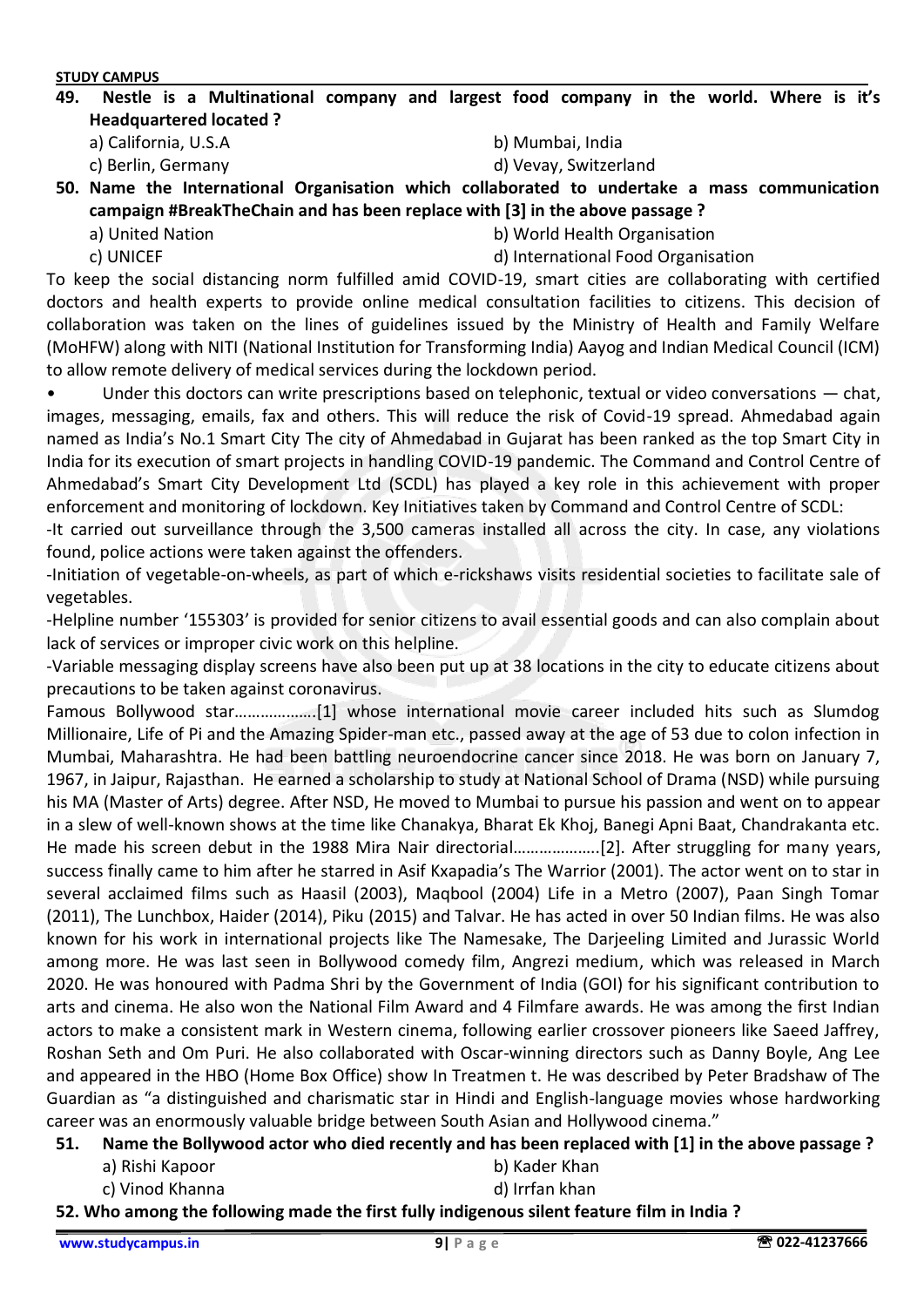|     | a) Prithviraj Kapoor                                                                          | b) Mani Sethna                                                                                    |
|-----|-----------------------------------------------------------------------------------------------|---------------------------------------------------------------------------------------------------|
|     | c) Dada Saheb Phalke                                                                          | d) Satyajit Ray                                                                                   |
| 53. | Which was the first India's talkie film?                                                      |                                                                                                   |
|     | a) Alam Ara                                                                                   | b) Mother India                                                                                   |
|     | c) Raja Harishchandra                                                                         | d) Nal Damayanti                                                                                  |
| 54. |                                                                                               | The first Dada Saheb Phalke award which is highest award in the field of Indian Cinema is won by? |
|     | a) Devika Rani                                                                                | b) Dillep Kumar                                                                                   |
|     | c) Satyajit Ray                                                                               | d) Lata Mangeshkar                                                                                |
| 55. | In which Indian movie he made his screen debut in the 1988 Mira Nair directorial and has been |                                                                                                   |
|     | replaced with [2] in the above passage ?                                                      |                                                                                                   |
|     | a) Ghar Ghar ki kahani                                                                        | b) Salaam Bombay                                                                                  |
|     | c) Saazish                                                                                    | d) Ram-Avtaar                                                                                     |
|     |                                                                                               |                                                                                                   |

The Texere Publishing Ltd has published its "The Medicine Maker Power List 20 For 2020" consisting of the world's top 60 inspirational leaders under three categories viz. Small Molecules, Advanced Medicines, and Biopharmaceuticals. Each category consisted of 20 influencers from the field of medicines. From India, the list has named Executive Chairperson of Biocon Ltd ………………. in the world's top 20 inspirational leaders in the field of biopharmaceuticals. She has been recognized for her contribution to the world of medicine as an entrepreneur and innovative business leader. She has been featuring on the List for six consecutive years since 2015. She was Born on 23rd March 1953 in Pune, Maharashtra state, to Bengali Parents. She is an Indian billionaire entrepreneur, and former chairperson of Indian Institute of Management, Bangalore. She is the chairperson of Biocon Limited, a biotechnology company based in……………….[2], India. She started Biocon India in 1978. In 2019, she is listed as the 65th most powerful woman in the world by Forbes. She had earlier featured on the lists of the most powerful waman in the world –in 2016 and 2017 at 77th and 71st positions respectively. In 2014, she was awarded the Othmer Gold Medal for outstanding contributions to the progress of science and chemistry. In 1989, she was awarded Padma Shri and in 2005 she was conferred by Padma Bhushan by the Government of India. The Medicine Maker is a global magazine focused on the development and manufacture of both pharmaceutical and biopharmaceutical products. It started Power List in 2015. She along with Devi Shetty of Narayana Hrudayalaya Hospital, …………….[1] has supported the development of Arogya Raksha Yojana (Disease Protection Program/Health help). Through this program Biocon Foundation establishes clinics to offer clinical care, generic medicines and basic tests for those who cannot afford them. She received an honorary doctorate from her alma mater, Ballarat University in 2004, in recognition of her contributions to biotechnology.

# **56. Name the Executive Chairman of Biocon Ltd and has been replaced with [1] in the above passage ?** a) Narayan Murthy b) Azim Premji c) Shikha Sharma d) Kiran Mazumdar-Shaw **57. India's first healthcare and wellness centre under Ayushman Bharat Yojana was inaugurated in ?** a) Bijapur (Chattisgarh) b) Ahmedabad (Gujrat) c) Varanasi (Uttar Pradesh) d) Jaipur ( Rajasthan) **58. Ferrari is a sports car manufacturer based in ?**  a) Germany b) Italy c) USA d) France **59. Who the first India to win a Nobel Prize for Medicine for his inpretation of the genetic code and its function in protein synthesis ?**  a) Rabindra Nath Tagore b) Amartya Sen c) C.V Raman d) Har Gobind Khurana **60. In which city Biocon an Indian biopharmaceutical company based and has been replaced with [2] in the above passage ?**  a) Mumbai b) Bengaluru c) California (USA) d) Pune Human Resource Development Minister ……………………..[1] has launched a unique #MyBookMyFriend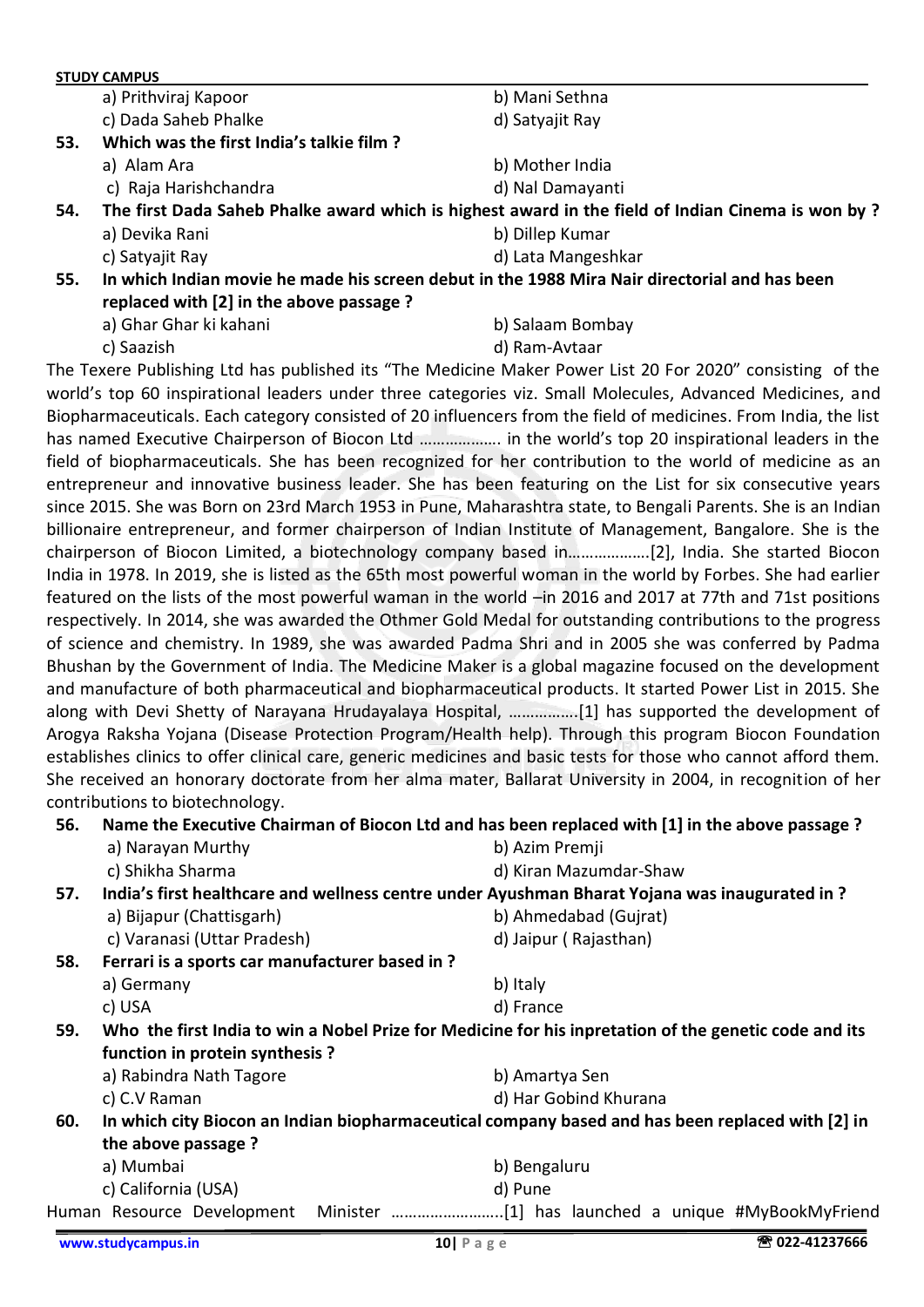Campaign on Twitter on the occasion of World Book Day which celebrated all over the world on……………….[2] every year. Sharing that Books have been his best friend and motivator throughout his career, he also asked students to share the names of the books which they were reading right now. In addition to this, on the occasion of World Book Day, he also invited students to pick a book that can be their best friend and share the names of such books with him via social media platforms using #MyBookMyFriend. Books are our Best Friend, Play Multiple Roles in our life The HRD Minister further added that books stand by us and support us in all the phases and difficulties we face in life. The minister further requested the students to keep reading books apart from their school textbooks and try to read at least 3 to 4 books in a year, further urging everyone else to find time to read books since books are the real wealth as they stay with us. He also took the opportunity to promote World Book Day by asking everyone to read at least one book today and share the same on Social Media using the hashtag #MyBookMyFriend also added that one can even make a resolution to read 3 to 4 books in a year. The minister also emphasized that one can read motivational books or books written on the lives of public figures like Swami Vivekanand, Mahatma Gandhi and Shri Aurobindo since such books will help in acquiring knowledge about their life works in their respective fields and their experiences. Tag and Share Your Favourite Books Kick-starting the trend the minister nominated Union Minister Nirmala Sitaraman, Union Minister Piyush Goyal and Union Minister Prakash Javadekar to share the books which have inspired them and also the books they have been reading. The minister has also called upon celebrities from different fields to share the books of their choice and the books they are reading with the MyBookMyFriend hashtag.

| 61. | Name the Human Resource Development Minister whose name has been replaced with [1] in the |  |
|-----|-------------------------------------------------------------------------------------------|--|
|     | above passage ?                                                                           |  |

|                                  | above passage r |  |
|----------------------------------|-----------------|--|
| $\mathcal{L}$ . Consider the set |                 |  |

| a) Smriti Irani             | b) Prakash Javedkar                 |
|-----------------------------|-------------------------------------|
| a) Napasa dua Cipale Tapean | المستقبل والمستحدث والمستقلة المالي |

c) Narendra Singh Tomar d) Nitin Gadkari **62. Name the bookof PM Narendra Modi that inspires the Youth in which several illustrations, activities** 

- **and yoga exercises are mentioned ?**  a) Exam Warriors b) Social Harmony
- c) Abode of Love d) None of the above **63. Who wrote the famous book- "We the people"?** 
	- a) Khushwant Singh b) Salman Rushdie
		- c) J.R.D Tata d) Nani Palkhivala
- **64. On which day World Book day is celebrated all over the world and has been replaced with [2] in the above passage ?**

|     | a) 21st April                                 | b) 22nd April                |  |  |
|-----|-----------------------------------------------|------------------------------|--|--|
|     | c) 23rd April                                 | d) 24th April                |  |  |
| 65. | What is the theme of the World Book Day 2020? |                              |  |  |
|     | a) Share a Million Stories                    | b) Books are the best friend |  |  |

c) Discover the world d) Modifications and Books

**66. Which city has been named as World Book Capital 2020 by UNESCO ?** 

a) Hong Kong b) New Delhi

c) Sydney d) Kuala Lumpur

According to a new report by the Stockholm International Peace Research Institute (SIPRI), the total global military expenditure rose to USD 1,917 billion in 2019, which represents an annual growth of 3.6% compared to 2018 & it is the largest annual growth in spending since 2010. For the 1st time two Asian countries- …………………[1] (2nd) and ……………………[2](3rd) have featured among the top military spenders after the United States- US(1st). The global military spending in 2019 represents 2.2% of the global gross domestic product (GDP) which equates to about USD 249 per person & the spending is 7.2% higher in 2019 than it was in 2010, which shows a trend that the military spending growth has accelerated in recent years. This is the highest level of spending since the 2008 global financial crisis and probably represents a peak in expenditure. The five largest spenders, which accounted for 62% of the total expenditure, are US, ……………[1] , …………….[2], .Gist on military expenditure as per the report The United States grew by 5.3% to a total of USD 732 billion in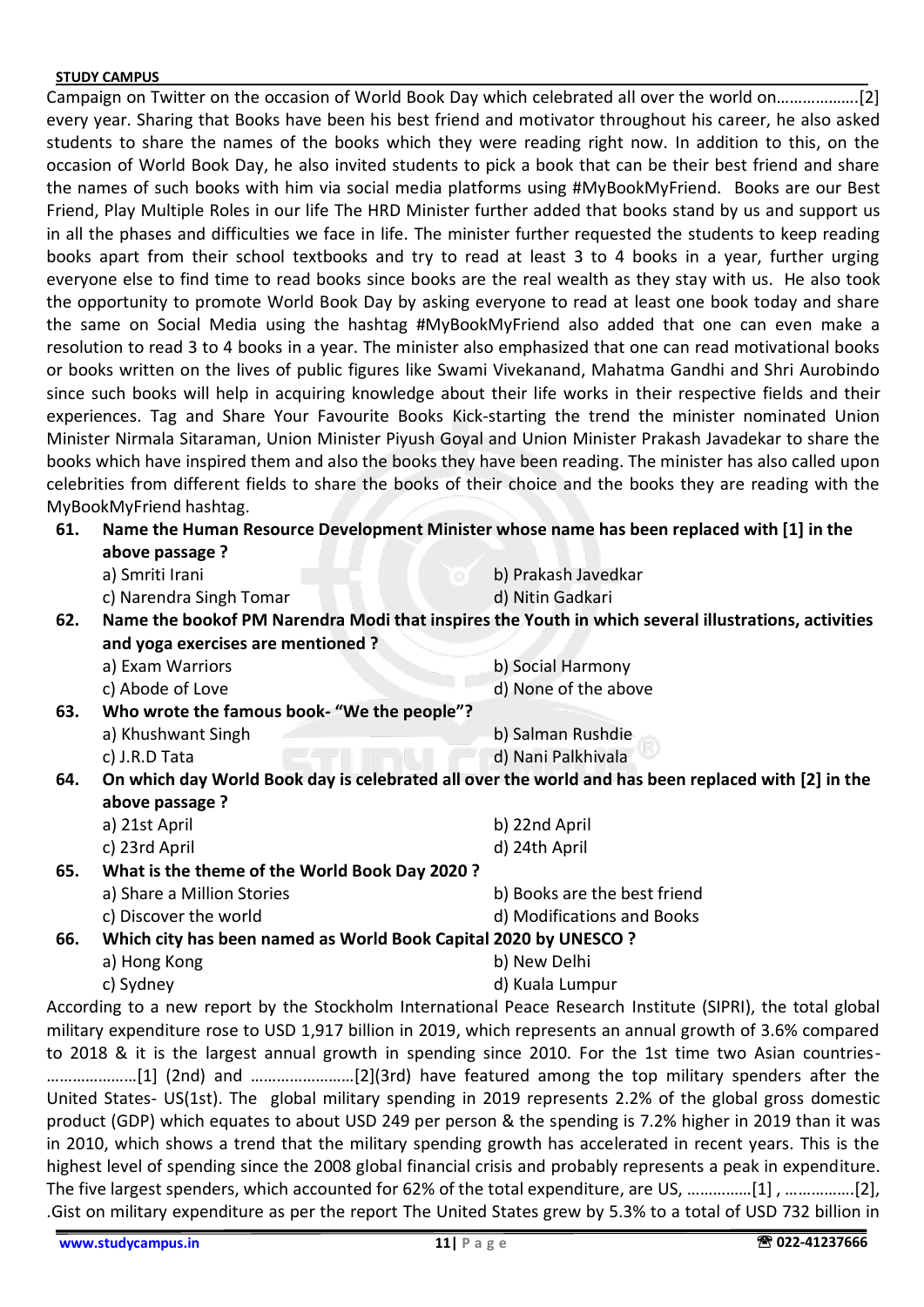2019 and accounted for 38% of global military spending. The increase in 2019 is equivalent to the entire of Germany's military expenditure for that year & the growth is based on a perceived return to competition between the great powers. ……………[1] reached USD 261 billion in 2019, a 5.1% increase compared to 2018 & ………………….[2] grew by 6.8% to USD 71.1 billion. In Europe, Germany rose by 10% in 2019, to USD 49.3 billion, the largest increase in spending among the top 15 military spenders in 2019, where the increase is partly explained by the view of increased threat from Russia shared by many North Atlantic Treaty Organization (NATO) member states. France and the United Kingdom remained relatively stable. South America was relatively unchanged in 2019, at USD 52.8 billion. Brazil accounted for 51% of total military expenditure in the sub-region. The combined military expenditure of states in Africa grew by 1.5% to an estimated USD 41.2 billion in 2019, the region's 1st spending increase for five years. In South-East Asia it increased by 4.2% in 2019 to reach USD 40.5 billion. The average military spending burden was- 1.4% of GDP for countries in the Americas, 1.6% for Africa, 1.7% for Asia and Oceania and for Europe and 4.5% for the Middle East.

# **67. Which Asian country who featured at 2nd position in the military expenditure and has been replaced with [1] in the above passage ?**

a) Saudi Arabia b) China c) India d) Japan

**68. India developed the BrahMos supersonic cruise missile in partnership with which country?** 

- a) Isarel b) Russia
- c) U.S.A d) France
- **69. Which of the following is true about Indian defence system ?** 
	- a) G.M Kariyappa was the first Indian chief of army staff
	- b) Department of Defence Research and Development comes under the ministry of defence.
	- c) The Headquarter of eastern command of defence is in Odisha
	- d) Only a & b
- **70. Name the Asian country who featured at 3rd position in the military expenditure and has been replaced with [2] in the above passage ?** 
	- a) South Korea b) India
	- c) Isarel d) Japan
- 

On the occasion of National Panchayati Raj Day on …………………[1] 2020, Prime Minister (PM) Narendra Damodardas Modi has launched the …………….[2] Scheme as well as an integrated …………………..[3] Portal & Mobile app for accelerating the pace of development in India's villages. The Unified Portal is a new initiative of Ministry of Panchayati Raj which will provide the Gram Panchayats with a single interface to prepare and implement their Gram Panchayat Development Plan (GPDP). With the help of this Portal and app, villagers of the country will be able to keep all kinds of information on their smartphones. This is being seen as the beginning of digitization of panchayats. The information of the Gram Panchayats, their functioning will be available to the villagers. This will bring transparency and will also speed up the work of completing projects.

The……………….[2] scheme provides an integrated property validation solution for rural India. It uses drones in mapping of properties in villages. This will end confusion and quarrels over property. This will help in planning development works in the village. Apart from this, like in cities, now people will be able to take loans from banks even in villages. It has been developed by the Ministry of Panchayati Raj in collaboration with Survey of India and State Panchayati Raj Department, State Revenue Department, using the latest drone based survey technology. It was launched in pilot mode in 6 states of Uttar Pradesh, Madhya Pradesh, Maharashtra, Karnataka, Haryana and Uttarakhand. After this it will be implemented in every village of the country. On the occasion of National Panchayati Raj Day on ………….. 2020,[1] three Panchayats in Jammu and Kashmir (J&K) Union Territory-UT & Odisha's (State) has clinched national awards under separate categories for their outstanding performance in strengthening rural democracy. Instituted by the Ministry of Panchayati Raj (MoPR), Government of India (GoI), it honours the best performing Panchayats recommended by the State Governments/UT Administrations since 2011-12. The awards are given on the National Panchayati Raj Day every year.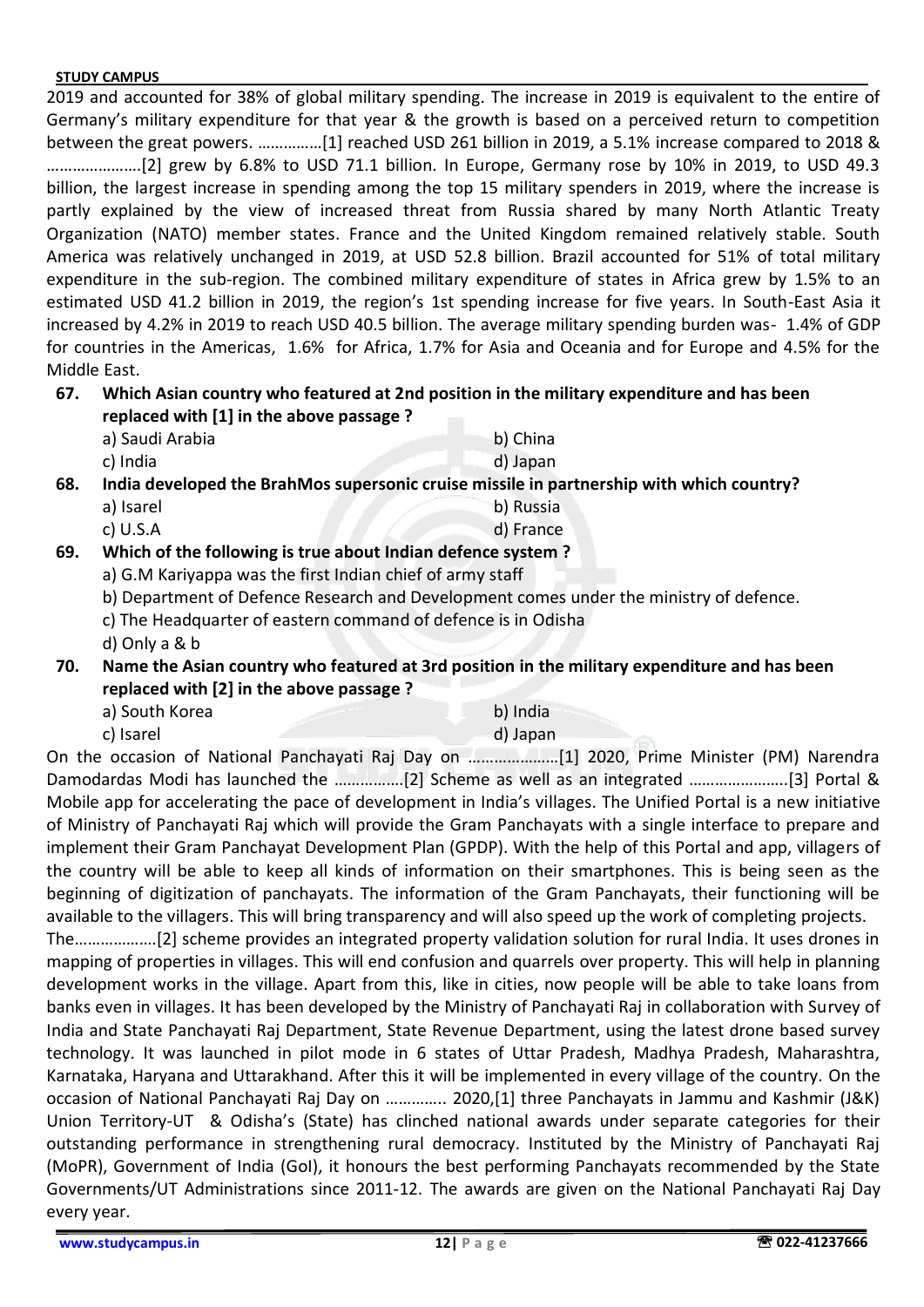**STUDY CAMPUS 71. On which day National Panchayati Raj Day is celebrated and has been replaced with [1] in the above passage ?**  a) 23rd April b) 24th April c) 25th April d) 26th April **72. Which of the following committee recommended for Panchayati Raj System in India ?**  a) Ashok Mehta Committee b) Balwantrai Mehta c) Singhvi Committee d) Mandal Committee **73. Name the scheme which launched by PM Narendra Modi for integrated property validation solution for rural India and has been replaced with [2] in the above passage ?**  a) Shrammew Jayate Yojana b) PM AMRUT Plan c) Swamitva Scheme d) Setu Bhartam Yojna **74. Which Constitutional Amendment gave Panchayats a Constitutional Status ?**  a) 76th Amendment b) 89th Amendment c) 61 st Amendment d) 73rd Amendment **75. Name the Portal & Mobile app for accelerating the pace of development in India's villages and ahs been replaced with [3] in the above passage ?**  a) e-Gram Swarajya Portal b) Digital India Portal c) Gram Nyaya Portal d) e- Janani Suraksha Portal The rank of India has decreased by two places to………………..[1] position with a score of 45.33 in the "The World Press Freedom Index 2020" which has analysed 180 countries. This decline in rank is showing an

improvement in the security of Indian media as in 2019 there was no murders of journalists were recorded as against six in 2018. However, constant press freedom violations still remain, including police violence against journalists, ambushes by political activists, and reprisals instigated by criminal groups or corrupt local officials. The World Press Freedom Index is compiled by Paris-based Reporters Sans Frontieres (RSF), or Reporters Without Borders. The index has been topped by ………………[2]. with a score of 7.84 while North Korea stood at last rank of 180 with a score of 85.82. Since 2002 it is published annually by RSF to rank 180 countries according to the level of freedom available to journalists. RSF is a non-profit organisation that works to document and combat attacks on journalists around the world which based at Paris (France ) The US tech giant ……………………[3] has bought a 9.99% stake in the telecom Company ……………………..[4] for \$5.7 billion, or Rs 43,574 crore. This is the largest investment for a minority stake by a technology company anywhere in the world and the largest Foreign Direct Investment (FDI) in the technology sector in India. The partnership will help in realizing Digital India Mission with its two ambitious goals viz. Ease of Living and Ease of Doing Business. The focus of the partnership is to modernize India's small businesses which include 60 million micro, small and medium businesses, 120 million farmers, 30 million small merchants and millions of small and medium enterprises in the informal sector.

**76. What was the rank of India in The World Press Freedom Index 2020 with score of 45.33 and has been replaced with [1] in the above passage ?**  a) 127th b) 135th

|     | c) 142nd                                                                                                                                 | d) 154th              |  |  |
|-----|------------------------------------------------------------------------------------------------------------------------------------------|-----------------------|--|--|
| 77. | Name the country who topped in The World Press Freedom Index with score of 7.84 and has been<br>replaced with [2] in the above passage ? |                       |  |  |
|     | a) New Zealand                                                                                                                           | b) Norway             |  |  |
|     | c) Sweden                                                                                                                                | d) Austria            |  |  |
| 78. | What was the title of India's first newspaper which started in the year 1780 ?                                                           |                       |  |  |
|     | a) Punjab Mirror                                                                                                                         | b) Enlighten India    |  |  |
|     | c) Azad Hind                                                                                                                             | d) The Bengal Gazette |  |  |
| 79. | Name the U.S tech giant company who has bought 9.99% stake in the Indian telecom company and                                             |                       |  |  |
|     | ahs been replaced with [3] in the above passage ?                                                                                        |                       |  |  |
|     | a) Facebook                                                                                                                              | b) Microsoft          |  |  |
|     | c) Apple                                                                                                                                 | d) IBM                |  |  |
|     |                                                                                                                                          |                       |  |  |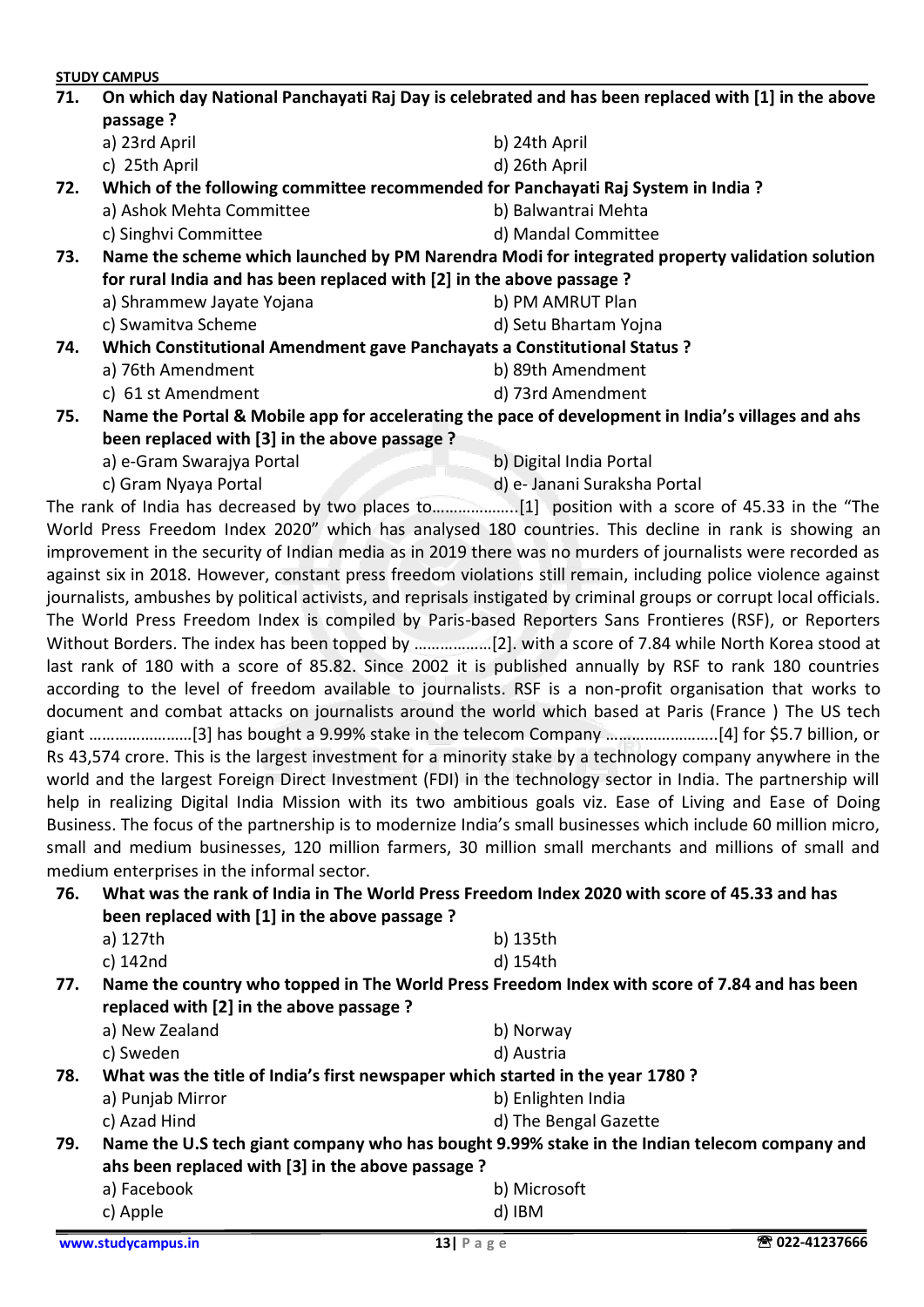## **80. Name the Indian telecom company which bought by U.S tech giant for \$5.7 billion or Rs 43,574 crores and has been replaced with [4] in the above passage ?**

a) Vodafone-Idea b) BSNL

c) Reliance Jio d) Airtel

A book titled "Shuttling to the Top: The Story of P V Sindhu" authored by ……………………[1] was published by HarperCollins in Amazon digital platform along with other two books, amid the lockdown due to Coronavirus. "Shuttling to the Top: The Story of P V Sindhu", conveys the story of one of the finest badminton players in the world. The biography tells her life from the time when, while living in the colony of Secunderabad, she travelled over 40 km every day by train to get to P Gopichand's academy and train. P V Sindhu has achieved so much, including four World Championship medals besides those at Olympics, Asian Games and Commonwealth Games. ……………………..[1] is a sports journalist who has covered seven Olympic Games and numerous international championships in badminton. He is also the author of Sachin: A Hundred Hundreds Now. The other two books published by Harpercollins include "Shameless" by ………………[2]. The book was translated from Bengali written by Arunava Sinha. The third book is "The Big Questions of Life" authored by Om Swami which marks the way to enlightenment through mindful thinking. …….……………………..[3] authored "Sayajirao Gaekwad III: Maharaja of Baroda", a historic epic , by Rupa publication on how a Maratha farmer's 13-year-old boy becomes the King of Baroda and also how the fate twists for the favourite son of the British empir ;e gets himself to the brink of being deposed by the British. The book focuses on his ascendancy to the throne, his association with the British government in India, his administrations like schools for girls and training institutes for female teachers and reforms like abolishment of child marriage and reintroduction of widow remarriage. This book was written for the people to understand about one of India's unsung heroes who worked to build a free and modern India. ……………………[3] is a history graduate from the Faculty of Arts of the M.S. University of Baroda. She began her career in 2002 as a freelance writer for publications like The Hindu, The Indian Express and the Deccan Chronicle

**81. Name the author who writes the book titled "Shuttling to the Top : The story of P V Sindhu" and has been replace with [1] in the above passage ?** 

| a) P. Gopichand   | b) Vikram Seth       |
|-------------------|----------------------|
| c) Krishnaswamy V | d) Amit Kumar Saroha |

**82. What is the name of Sudha Murthy's first audio book which release recently ?** 

a) Mahashweta b) Wise & Otherwise c) How I taught my grandmother to read  $\Box$  d) How the onion got it's Layers

**83. Name the author who writes the book titled " Shameless" and has been replaced by [2] in the above passage ?** 

- a) Taslima Nasrin b) Namita Gokhale
- c) Nandita Das d) Arvind Adiga
- **84. Which is highest literary award in India, given annually for the best creative literary writing to writers in any of the 22 "scheduled language" recognised in the Indian Constitution?**
	- a) Sahitya Akademi Award b) Vyas Samman c) Jnanpith Award d) Booker Prize

**85. Name the author who authored "Sayajirao Gaekwad III: Maharaja of Baroda", a historic epic , and has been replaced with [3] in the above passage ?**  a) Devdutt Patnaik b) Uma Balasubramanium

c) Khushwant Singh d) Shashi Tharoor

**86. Name the Indian Airport (built by Zurich Airport International AG), which has been included in \ world's 100 strategic global infrastructure projects of the year 2020.**

- a) Jewar Airport, Uttar Pradesh Ans b) Begumpet Airport, Telangana
	-
- c) Bhogapuram Airport, Andhra Pradesh d) Agatti Airport, Lakshadweep
- 
- **87. Which is the first hospital in India to successfully launch plasma therapy for COVID 19 ?**  a) AIIMS Delhi b) Army base Hospital, Delhi
	- c) King George Medical University, Lucknow d) PGIMER Chandigarh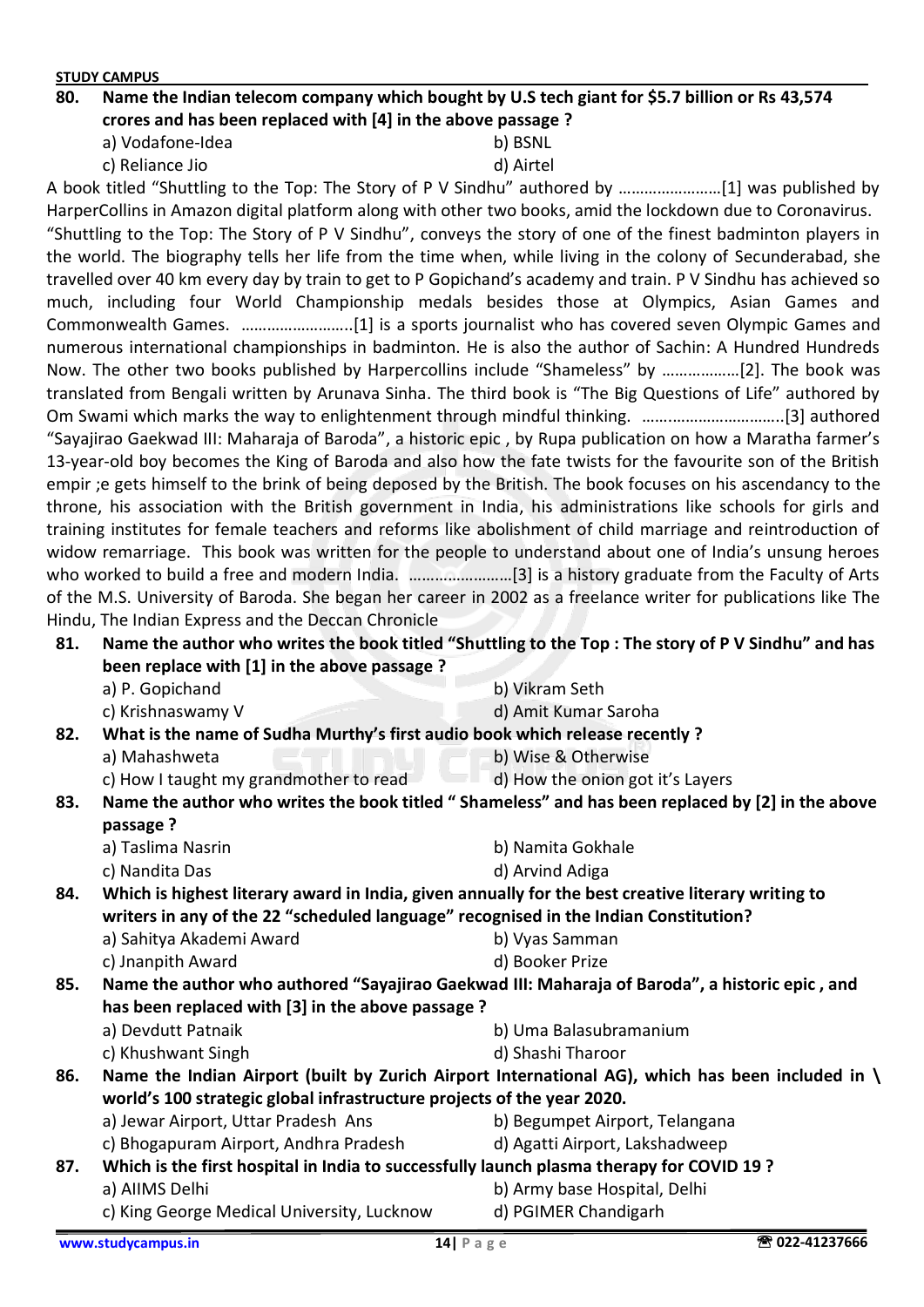|      | <b>STUDY CAMPUS</b>                                                                                                                |                                                                                                  |  |  |  |
|------|------------------------------------------------------------------------------------------------------------------------------------|--------------------------------------------------------------------------------------------------|--|--|--|
| 88.  | What is the name of the ventilator developed by NASA ?                                                                             |                                                                                                  |  |  |  |
|      | a) LIFE                                                                                                                            | b) BREATHE                                                                                       |  |  |  |
|      | c) NASALIFE                                                                                                                        | d) VITAL                                                                                         |  |  |  |
| 89.  | What is the theme of Earth Day 2020 which celebrated every year on 22nd April?                                                     |                                                                                                  |  |  |  |
|      | a) Climate Action                                                                                                                  | b) Trees for Earth                                                                               |  |  |  |
|      | c) End plastic pollution                                                                                                           | d) Save our Species                                                                              |  |  |  |
| 90.  | Who has been awarded the international Prize for Arabic Fiction 2020 ?                                                             |                                                                                                  |  |  |  |
|      | a) Abdelouahab Aissaoui                                                                                                            | b) Hoda Barakat                                                                                  |  |  |  |
|      | c) Bahaa Tahir                                                                                                                     | d) Abdo Khal                                                                                     |  |  |  |
| 91.  | Spitting in public has been made an offence under which act?                                                                       |                                                                                                  |  |  |  |
|      | a) Environment (Protection) Act, 1986                                                                                              |                                                                                                  |  |  |  |
|      | b) Air (Prevention and Control of Pollution) Act, 1981                                                                             |                                                                                                  |  |  |  |
|      | c) Disaster Management Act, 2005                                                                                                   |                                                                                                  |  |  |  |
|      | d) None of the above                                                                                                               |                                                                                                  |  |  |  |
| 92.  | World art day marks the birthday of which artist?                                                                                  |                                                                                                  |  |  |  |
|      | a) Raja Ram Verma                                                                                                                  | b) Pablo Picasso                                                                                 |  |  |  |
|      | c) Jackson Pollock                                                                                                                 | d) Leonardo da Vinci                                                                             |  |  |  |
| 93.  | Which country will host the Asian Boxing Championship 2020 ?                                                                       |                                                                                                  |  |  |  |
|      | a) India                                                                                                                           | b) Japan                                                                                         |  |  |  |
|      | c) China                                                                                                                           | d) South Korea                                                                                   |  |  |  |
| 94.  | Siachen Day commemorates which of the day following operations of the Indian Army?                                                 |                                                                                                  |  |  |  |
|      | a) Operation Blue Star                                                                                                             | b) Operation Polo                                                                                |  |  |  |
|      | c) Operation Vijay                                                                                                                 | d) Operation Meghdoot                                                                            |  |  |  |
| 95.  | Which former RBI governor has been included in the IMFs 12 Person advisory group                                                   |                                                                                                  |  |  |  |
|      | a) Raghuram G. Rajan                                                                                                               | b) Urjit Patel                                                                                   |  |  |  |
|      | c) D. Subbarao                                                                                                                     | d) Bimal Jalan                                                                                   |  |  |  |
|      | 96. Which Highway connects Ladakh to the rest of the world?                                                                        |                                                                                                  |  |  |  |
|      | a) Baramulla-Tangdhar Highway                                                                                                      | b) Srinagar- Leh Highway                                                                         |  |  |  |
|      | c) Jammu-Srinagar Highway and The Company                                                                                          | d) Leh-Kargil Highway                                                                            |  |  |  |
| 97.  | Which national park has been set up as India's first quarantine facility for animals ?                                             |                                                                                                  |  |  |  |
|      | a) Bandipore National Park                                                                                                         | b) Kanha Kisli National Park                                                                     |  |  |  |
|      | c) Bannerghatta National Park                                                                                                      | d) Jim Corbett National Park                                                                     |  |  |  |
| 98.  | Who has been named as wisden leading cricketer 2020 in the female category ?                                                       |                                                                                                  |  |  |  |
|      | a) Meg Lanning                                                                                                                     | b) Eliyse Perry                                                                                  |  |  |  |
|      | c) Shafali Verma                                                                                                                   | d) Mithali Raj                                                                                   |  |  |  |
| 99.  |                                                                                                                                    | Union Minister of Environment, Forest and Climate Change, Prakash Javadekar participated in 11th |  |  |  |
|      | session of Petersberg Climate Dialogue 2020. Name the country which host this dialogue since 2010                                  |                                                                                                  |  |  |  |
|      | (Co-chair-UK).                                                                                                                     |                                                                                                  |  |  |  |
|      | a) Iceland                                                                                                                         | b) Ireland                                                                                       |  |  |  |
|      | c) Spain                                                                                                                           | d) Germany                                                                                       |  |  |  |
| 100. | The GoI has established International Financial Services Centres Authority (IFSCA) to regulate all                                 |                                                                                                  |  |  |  |
|      | financial services in International Financial Services Centres (IFSCs) in the country. Where will HQ of<br><b>IFSCA locate at?</b> |                                                                                                  |  |  |  |
|      | a) Mumbai                                                                                                                          | b) Pune                                                                                          |  |  |  |
|      | c) Gandhinagar                                                                                                                     | d) Chennai                                                                                       |  |  |  |
|      |                                                                                                                                    |                                                                                                  |  |  |  |